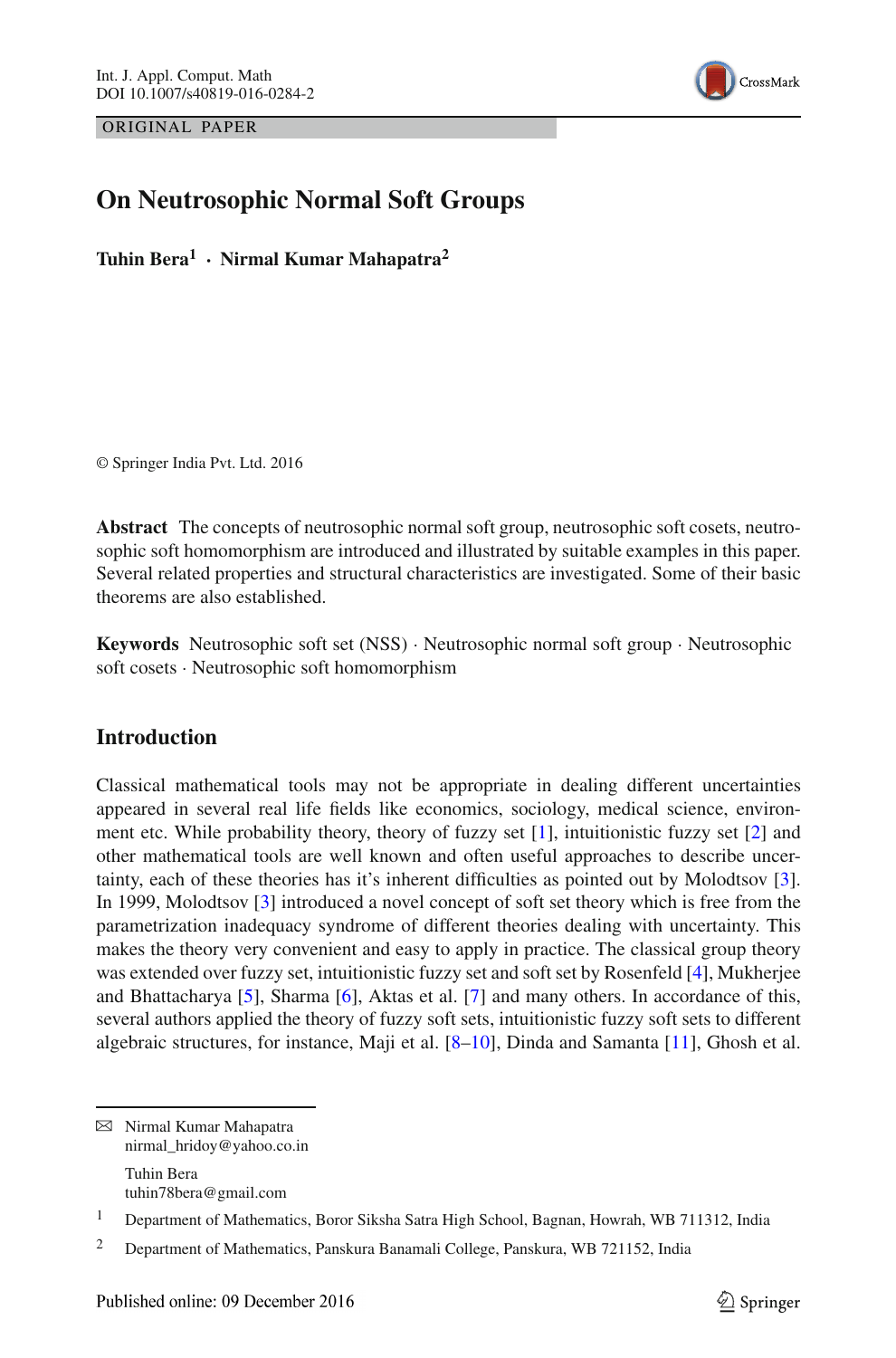[\[12\]](#page-18-10), Mondal and Roy [\[13\]](#page-18-11), Chetia and Das [\[14](#page-18-12)], Basu et al. [\[15](#page-18-13)], Augunoglu and Aygun [\[16\]](#page-18-14), Yaqoob et al. [\[17](#page-18-15)], Varol et al. [\[18\]](#page-18-16), Zhang [\[19\]](#page-18-17).

As a generalisation of fuzzy set and intuitionistic fuzzy set theory, the neutrosophic set theory makes description of the objective world more realistic, practical and very promising in nature. The concept of neutrosophic set (NS) was first introduced by Smarandache [\[20\]](#page-18-18). Later, Maji [\[21](#page-18-19)] has combined this concept with the soft set theory. Consequently, the notion of Neutrosophic soft set (NSS) theory has been innovated. Using this concept, several mathematicians have produced their research works in different mathematical structures for instance Sahin et al. [\[22](#page-18-20)], Broumi [\[23\]](#page-18-21), Bera and Mahapatra [\[24\]](#page-18-22), Maji [\[25](#page-18-23)], Broumi et al. [\[26](#page-18-24)[–33](#page-19-0)]. But, this concept has been redefined by Deli and Broumi [\[34](#page-19-1)]. Accordingly, Bera and Mahapatra [\[35](#page-19-2)[–38\]](#page-19-3) have studied some algebraic structures upon this concept.

The motivation of the present paper is to extend the notion of neutrosophic soft groups [\[35\]](#page-19-2) along with investigation of some related properties and theorems. Section "Preliminaries" gives some preliminary useful definitions related to it. In section "Neutrosophic Normal Soft Groups", the notion of neutrosophic normal soft groups (NNSG) is introduced. Section "Neutrosophic Soft Cosets" deals with the neutrosophic soft cosets. Finally in section "Neutrosophic Soft Homomorphism", there has been studied about neutrosophic soft homomorphism.

## **Preliminaries**

We recall some basic definitions related to fuzzy set, soft set, neutrosophic soft set, neutrosophic soft groups for the sake of completeness.

**Definition 2.1** [\[39\]](#page-19-4) **1.** A binary operation  $*:[0, 1] \times [0, 1] \rightarrow [0, 1]$  is continuous t-norm if ∗ satisfies the following conditions:

- (i) ∗ is commutative and associative.
- $(ii)$  \* is continuous.
- (iii)  $a * 1 = 1 * a = a, \forall a \in [0, 1].$
- (iv)  $a * b \leq c * d$  if  $a \leq c, b \leq d$  with  $a, b, c, d \in [0, 1]$ .

A few examples of continuous t-norm are  $a * b = ab$ ,  $a * b = min\{a, b\}$ ,  $a * b =$  $max{a + b - 1, 0}.$ 

**2.** A binary operation  $\diamond : [0, 1] \times [0, 1] \rightarrow [0, 1]$  is continuous t-conorm (s-norm) if  $\diamond$ satisfies the following conditions:

- (i)  $\Diamond$  is commutative and associative.
- (ii)  $\Diamond$  is continuous.
- (iii)  $a \diamond 0 = 0 \diamond a = a, \ \forall a \in [0, 1].$
- (iv)  $a \diamond b \leq c \diamond d$  if  $a \leq c$ ,  $b \leq d$  with  $a, b, c, d \in [0, 1]$ .

A few examples of continuous s-norm are  $a \diamond b = a + b - ab$ ,  $a \diamond b = max\{a, b\}$ ,  $a \diamond b =$  $min\{a+b, 1\}.$ 

If for all  $a \in [0, 1]$ ,  $a * a = a$  and  $a \diamond a = a$ , then  $*$  is called an idempotent t-norm and  $\Diamond$  is called an idempotent s-norm. If  $\ast$  and  $\Diamond$  are continuous t-norm and s-norm, respectively, then for  $a, b, c \in [0, 1]$ ,

(i)  $(a * b) \wedge (a * c) = a * (b \wedge c), (a * b) \vee (a * c) = a * (b \vee c)$ 

(ii)  $(a \diamond b) \land (a \diamond c) = a \diamond (b \land c), (a \diamond b) \lor (a \diamond c) = a \diamond (b \lor c)$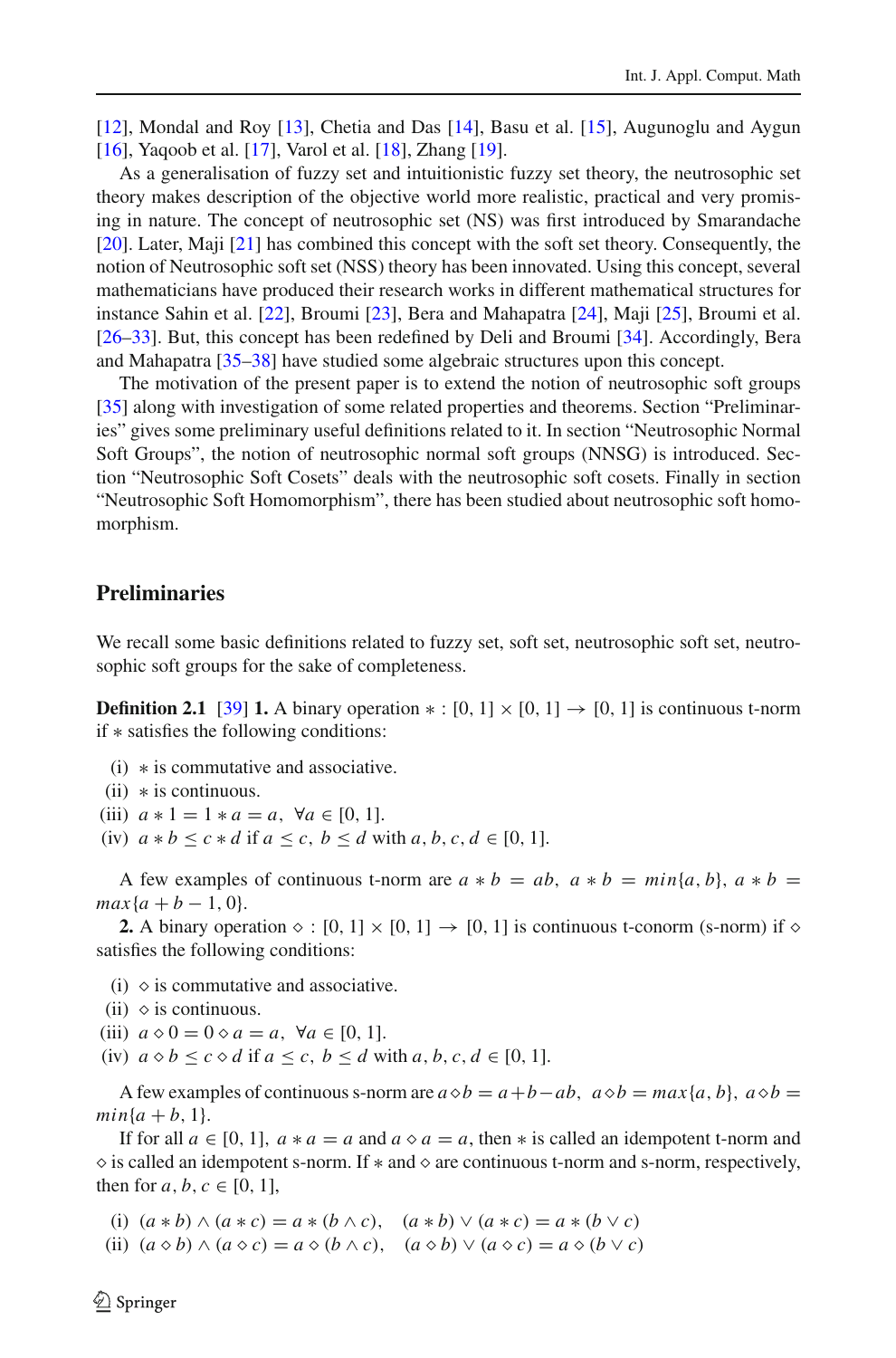**Definition 2.2** [\[20\]](#page-18-18) A neutrosophic set (NS) on the universe of discourse *U* is defined as:

$$
A = \{ \langle x, T_A(x), I_A(x), F_A(x) \rangle : x \in U \},\
$$

where  $T, I, F: U \rightarrow ]-0, 1^+[$  and  $-0 \le T_A(x) + I_A(x) + F_A(x) \le 3^+$ .

From philosophical point of view, the neutrosophic set (NS) takes the value from real standard or nonstandard subsets of  $]$ <sup>-0</sup>,  $1$ <sup>+</sup>[. But in real life application in scientific and engineering problems, it is difficult to use NS with value from real standard or nonstandard subset of  $]$ <sup>-</sup>0,  $1$ <sup>+</sup>[. Hence we consider the NS which takes the value from the subset of [0, 1].

**Definition 2.3** [\[3](#page-18-2)] Let *U* be an initial universe set and *E* be a set of parameters. Let  $P(U)$ denote the power set of *U*. Then for  $A \subseteq E$ , a pair  $(F, A)$  is called a soft set over *U*, where  $F: A \rightarrow P(U)$  is a mapping.

**Definition 2.4** [\[21\]](#page-18-19) Let *U* be an initial universe set and *E* be a set of parameters. Let  $P(U)$ denote the set of all NSs of *U*. Then for  $A \subseteq E$ , a pair  $(F, A)$  is called an NSS over *U*, where  $F: A \rightarrow P(U)$  is a mapping.

This concept has been modified by Deli and Broumi [\[34](#page-19-1)] as given below.

**Definition 2.5** [\[34\]](#page-19-1) Let *U* be an initial universe set and *E* be a set of parameters. Let  $P(U)$ denote the set of all NSs of *U*. Then, a neutrosophic soft set *N* over *U* is a set defined by a set valued function  $f_N$  representing a mapping  $f_N : E \to P(U)$  where  $f_N$  is called approximate function of the neutrosophic soft set *N*. In other words, the neutrosophic soft set is a parameterized family of some elements of the set  $P(U)$  and therefore it can be written as a set of ordered pairs,

$$
N = \{ (e, \{ \langle x, T_{f_N(e)}(x), I_{f_N(e)}(x), F_{f_N(e)}(x) \rangle : x \in U \}) : e \in E \}
$$

where  $T_{f_N(e)}(x)$ ,  $I_{f_N(e)}(x)$ ,  $F_{f_N(e)}(x) \in [0, 1]$ , respectively called the truth-membership, indeterminacy-membership, falsity-membership function of  $f_N(e)$ . Since supremum of each *T*, *I*, *F* is 1 so the inequality  $0 \le T_{f_N(e)}(x) + I_{f_N(e)}(x) + F_{f_N(e)}(x) \le 3$  is obvious.

*Example 2.5.1* Let  $U = \{h_1, h_2, h_3\}$  be a set of houses and  $E = \{e_1(\text{beautiful}), e_2(\text{wooden}),\}$ *e*3(costly)} be a set of parameters with respect to which the nature of houses are described. Let

 $f_N(e_1) = \{ \langle h_1, (0.5, 0.6, 0.3) \rangle, \langle h_2, (0.4, 0.7, 0.6) \rangle, \langle h_3, (0.6, 0.2, 0.3) \rangle \};$  $f_N(e_2) = \{ \langle h_1, (0.6, 0.3, 0.5) \rangle, \langle h_2, (0.7, 0.4, 0.3) \rangle, \langle h_3, (0.8, 0.1, 0.2) \rangle \};$  $f_N(e_3) = \{ \langle h_1, (0.7, 0.4, 0.3) \rangle, \langle h_2, (0.6, 0.7, 0.2) \rangle, \langle h_3, (0.7, 0.2, 0.5) \rangle \};$ 

Then  $N = \{ [e_1, f_N(e_1)], [e_2, f_N(e_2)], [e_3, f_N(e_3)] \}$  is an NSS over  $(U, E)$ . The tabular representation of the NSS *N* is as (Table [1\)](#page-2-0):

<span id="page-2-0"></span>

| <b>Table 1</b> Tabular form of NSS N |                | $f_N(e_1)$      | $f_N(e_2)$      | $f_N(e_3)$      |
|--------------------------------------|----------------|-----------------|-----------------|-----------------|
|                                      | $h_1$          | (0.5, 0.6, 0.3) | (0.6, 0.3, 0.5) | (0.7, 0.4, 0.3) |
|                                      | h <sub>2</sub> | (0.4, 0.7, 0.6) | (0.7, 0.4, 0.3) | (0.6, 0.7, 0.2) |
|                                      | $h_3$          | (0.6, 0.2, 0.3) | (0.8, 0.1, 0.2) | (0.7, 0.2, 0.5) |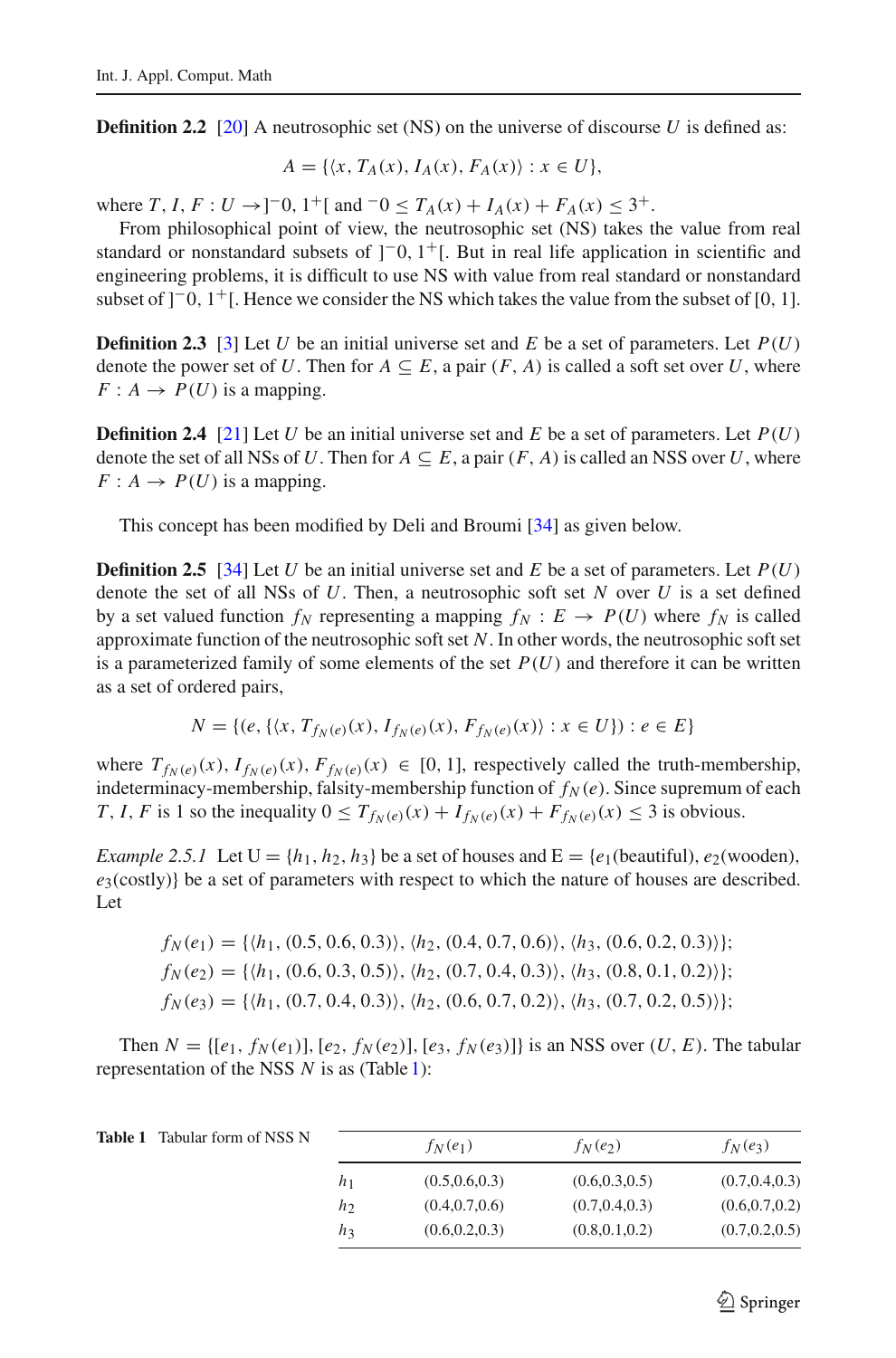**Definition 2.5.2** [\[34](#page-19-1)] The complement of a neutrosophic soft set *N* is denoted by  $N<sup>c</sup>$  and is defined by:

$$
N^{c} = \left\{ \left( e, \left\{ \langle x, F_{f_{N}(e)}(x), 1 - I_{f_{N}(e)}(x), T_{f_{N}(e)}(x) \rangle : x \in U \right\} \right) : e \in E \right\}
$$

**Definition 2.5.3** [\[34](#page-19-1)] Let  $N_1$  and  $N_2$  be two NSSs over the common universe (*U*, *E*). Then  $N_1$  is said to be the neutrosophic soft subset of  $N_2$  if

$$
T_{f_{N_1}(e)}(x) \le T_{f_{N_2}(e)}(x), \ I_{f_{N_1}(e)}(x) \ge I_{f_{N_2}(e)}(x), \ F_{f_{N_1}(e)}(x) \ge F_{f_{N_2}(e)}(x); \ \forall e \in E \text{ and } x \in U.
$$

We write  $N_1 \subseteq N_2$  and then  $N_2$  is the neutrosophic soft superset of  $N_1$ .

### **Definition 2.5.4** [\[34](#page-19-1)]

**1.** Let  $N_1$  and  $N_2$  be two NSSs over the common universe  $(U, E)$ . Then their union is denoted by  $N_1 \cup N_2 = N_3$  and is defined by:

$$
N_3 = \left\{ \left( e, \left\{ \langle x, T_{f_{N_3}(e)}(x), I_{f_{N_3}(e)}(x), F_{f_{N_3}(e)}(x) \rangle : x \in U \right\} \right) : e \in E \right\}
$$

where  $T_{f_{N_3}(e)}(x) = T_{f_{N_1}(e)}(x) \diamond T_{f_{N_2}(e)}(x)$ ,  $I_{f_{N_3}(e)}(x) = I_{f_{N_1}(e)}(x) * I_{f_{N_2}(e)}(x)$ ,  $F_{f_{N_1}(e)}(x) = F_{f_{N_1}(e)}(x) * F_{f_{N_2}(e)}(x);$ 

**2.** Let  $N_1$  and  $N_2$  be two NSSs over the common universe  $(U, E)$ . Then their intersection is denoted by  $N_1 \cap N_2 = N_3$  and is defined by:

$$
N_3 = \left\{ \left( e, \left\{ \langle x, T_{f_{N_3}(e)}(x), I_{f_{N_3}(e)}(x), F_{f_{N_3}(e)}(x) \rangle : x \in U \right\} \right) : e \in E \right\}
$$

where  $T_{f_{N_1}(e)}(x) = T_{f_{N_1}(e)}(x) * T_{f_{N_2}(e)}(x)$ ,  $I_{f_{N_3}(e)}(x) = I_{f_{N_1}(e)}(x) \diamond I_{f_{N_2}(e)}(x)$ ,  $F_{f_{N_2}(e)}(x) = F_{f_{N_1}(e)}(x) \diamond F_{f_{N_2}(e)}(x);$ 

**Definition 2.6** [\[35\]](#page-19-2) **1.** Let  $N_1$  and  $N_2$  be two NSSs over the common universe  $(U, E)$ . Then their 'AND' operation is denoted by  $N_1 \wedge N_2 = N_3$  and is defined by:

$$
N_3 = \left\{ \left[ (a, b), \left\{ \langle x, T_{f_{N_3}(a,b)}(x), I_{f_{N_3}(a,b)}(x), F_{f_{N_3}(a,b)}(x) \rangle : x \in U \right\} \right] : (a, b) \in E \times E \right\}
$$
  
where  $T_{f_{N_3}(a,b)}(x) = T_{f_{N_1}(a)}(x) * T_{f_{N_2}(b)}(x), \quad I_{f_{N_3}(a,b)}(x) = I_{f_{N_1}(a)}(x) \diamond I_{f_{N_2}(b)}(x),$ 

$$
F_{f_{N_3}(a,b)}(x) = F_{f_{N_1}(a)}(x) \diamond F_{f_{N_2}(b)}(x);
$$

**2.** Let  $N_1$  and  $N_2$  be two NSSs over the common universe  $(U, E)$ . Then their 'OR' operation is denoted by  $N_1 \vee N_2 = N_3$  and is defined by:

$$
N_3 = \{ [(a, b), \{ \langle x, T_{f_{N_3}(a,b)}(x), I_{f_{N_3}(a,b)}(x), F_{f_{N_3}(a,b)}(x) \rangle : x \in U \}] : (a, b) \in E \times E \}
$$
  
where  $T_{f_{N_3}(a,b)}(x) = T_{f_{N_1}(a)}(x) \diamond T_{f_{N_2}(b)}(x), \quad I_{f_{N_3}(a,b)}(x) = I_{f_{N_1}(a)}(x) * I_{f_{N_2}(b)}(x),$   

$$
F_{f_{N_3}(a,b)}(x) = F_{f_{N_1}(a)}(x) * F_{f_{N_2}(b)}(x);
$$

**Definition 2.7** [\[7](#page-18-6)] Let  $(F, A)$  be a soft set over the group *G*. Then  $(F, A)$  is called a soft group over *G* if  $F(a)$  is a subgroup of  $G$ ,  $\forall a \in A$ .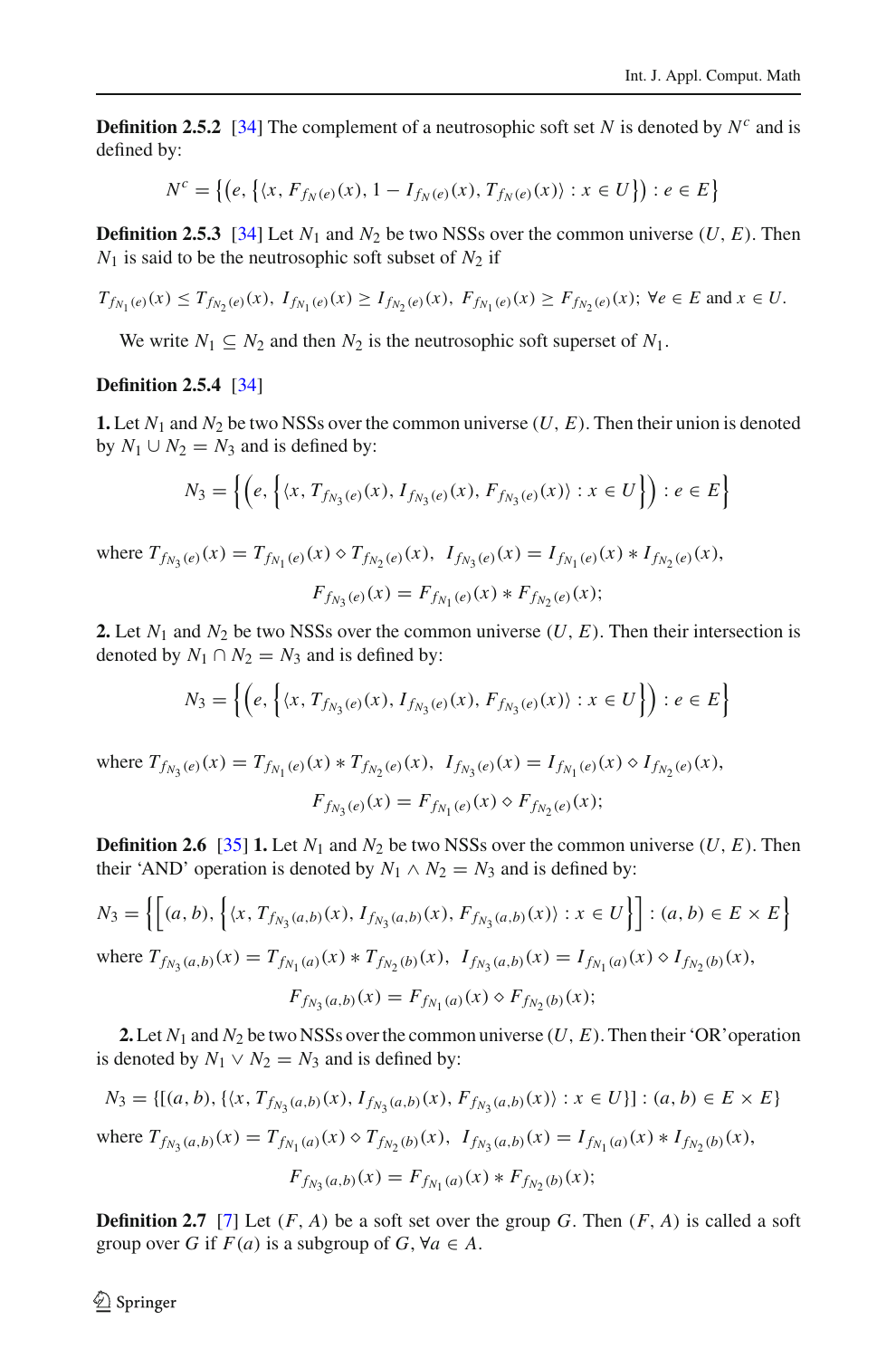|               | $f_N(\alpha)$      | $f_N(\beta)$       | $f_N(\gamma)$      | $f_N(\delta)$      |
|---------------|--------------------|--------------------|--------------------|--------------------|
| $\epsilon$    | (0.65, 0.34, 0.14) | (0.88, 0.12, 0.72) | (0.72, 0.21, 0.16) | (0.69, 0.31, 0.32) |
| a             | (0.71, 0.22, 0.78) | (0.71, 0.19, 0.44) | (0.84, 0.16, 0.25) | (0.62, 0.32, 0.42) |
| b             | (0.75, 0.25, 0.52) | (0.83, 0.11, 0.28) | (0.69, 0.31, 0.39) | (0.58, 0.41, 0.66) |
| $\mathcal{C}$ | (0.67, 0.32, 0.29) | (0.75, 0.21, 0.19) | (0.79, 0.19, 0.41) | (0.71, 0.27, 0.53) |
|               |                    |                    |                    |                    |

<span id="page-4-0"></span>**Table 2** Tabular form of neutrosophic soft group *N*

**Definition 2.8** [\[35\]](#page-19-2) A neutrosophic set  $A = \{(x, T_A(x), I_A(x), F_A(x)) : x \in G\}$  over a group  $(G, o)$  is called a neutrosophic subgroup of  $(G, o)$  if

(i) 
$$
\begin{cases} T_A(xoy) \ge T_A(x) * T_A(y) \\ I_A(xoy) \le I_A(x) \diamond I_A(y) \\ F_A(xoy) \le F_A(x) \diamond F_A(y); \text{ for } x, y \in G. \end{cases}
$$
  
(ii) 
$$
\begin{cases} T_A(x^{-1}) \ge T_A(x) \\ I_A(x^{-1}) \le I_A(x) \\ F_A(x^{-1}) \le F_A(x); \text{ for } x \in G. \end{cases}
$$

An NSS N over a group  $(G, o)$  is called a neutrosophic soft group if  $f_N(e)$  is a neutrosophic subgroup of  $(G, o)$  for each  $e \in E$ .

*Example 2.8.1* Let us consider the Klein's -4 group  $V = \{e, a, b, c\}$  and  $E = \{\alpha, \beta, \gamma, \delta\}$  be the set of parameters. We define  $f_N(\alpha)$ ,  $f_N(\beta)$ ,  $f_N(\gamma)$ ,  $f_N(\delta)$  as given by Table [2.](#page-4-0)

The t-norm (\*) and s-norm ( $\diamond$ ) are defined as  $a * b = max\{a + b - 1, 0\}$ ,  $a \diamond b =$  $min\{a + b, 1\}$ ; Then, *N* forms a neutrosophic soft group over  $(V, E)$ .

**Proposition 2.8.2** [\[35\]](#page-19-2) *An NSS N over the group* (*G*, *o*)*is called a neutrosophic soft group iff followings hold on the assumption that truth membership (T), indeterministic membership (I) and falsity membership (F) functions of an NSS obey the idempotent t-norm and idempotent s-norm disciplines.*

$$
T_{f_N(e)}(xoy^{-1}) \ge T_{f_N(e)}(x) * T_{f_N(e)}(y),
$$
  
\n
$$
I_{f_N(e)}(xoy^{-1}) \le I_{f_N(e)}(x) \diamond I_{f_N(e)}(y),
$$
  
\n
$$
F_{f_N(e)}(xoy^{-1}) \le F_{f_N(e)}(x) \diamond F_{f_N(e)}(y)); \forall x, y \in G, \forall e \in E.
$$

**Proposition 2.8.3** [\[35\]](#page-19-2) *Let N be a neutrosophic soft group over the group G. Then for each*  $x \in G$ , followings hold.

(i)  $T_{f_N(e)}(x^{-1}) = T_{f_N(e)}(x), \ I_{f_N(e)}(x^{-1}) = I_{f_N(e)}(x), \ F_{f_N(e)}(x^{-1}) = F_{f_N(e)}(x);$  $(iii)$   $T_{f_N(e)}(e_G) \geq T_{f_N(e)}(x),$   $I_{f_N(e)}(e_G) \leq I_{f_N(e)}(x),$   $F_{f_N(e)}(e_G) \leq F_{f_N(e)}(x);$ 

*if T follows the idempotent t-norm and I*, *F follow the idempotent s-norm disciplines, respectively. (eG being the identity element of G.)*

**Definition 2.9** [\[35\]](#page-19-2) Let *g* be a mapping from a set *X* to a set *Y* . If *M* and *N* are two neutrosophic soft sets over *X* and *Y* , respectively, then the image of *M* under *g* is defined as a neutrosophic soft set  $g(M) = \{ [e, f_{g(M)}(e)] : e \in E \}$  over *Y*, where  $T_{f_{g(M)}(e)}(y) =$  $T_{f_M(e)}[g^{-1}(y)],$   $I_{f_{e(M)}(e)}(y) = I_{f_M(e)}[g^{-1}(y)],$   $F_{f_{e(M)}(e)}(y) = F_{f_M(e)}[g^{-1}(y)];$   $\forall y \in Y$ .

 $\circled{2}$  Springer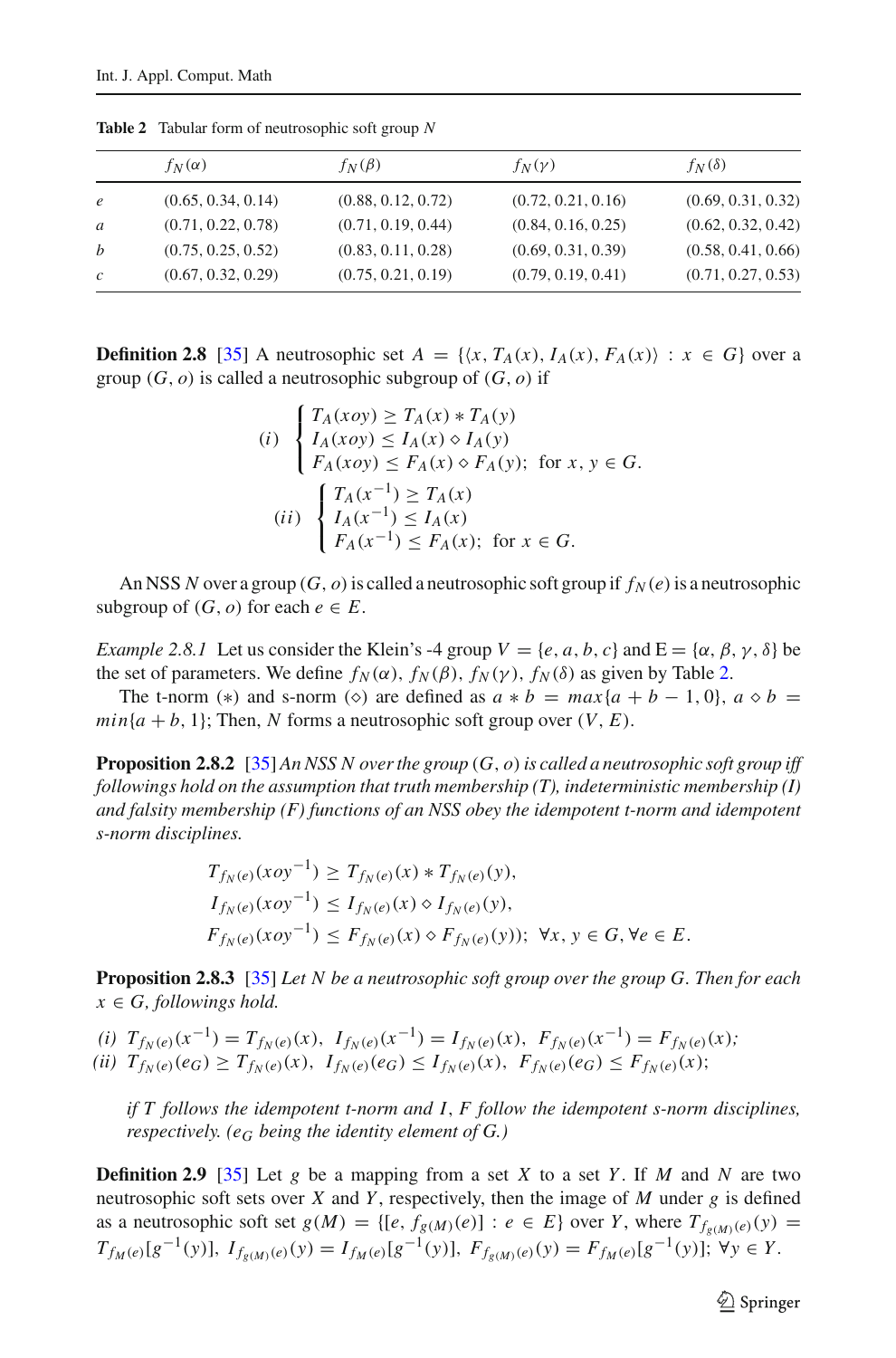The pre-image of *N* under *g* is defined as a neutrosophic soft set  $g^{-1}(N)$  =  $\{ [e, f_{g^{-1}(N)}(e)] : e \in E \}$  over X, where  $T_{f_{g^{-1}(N)}(e)}(x) = T_{f_N(e)}[g(x)],$   $I_{f_{g^{-1}(N)}(e)}(x) =$  $I_{f_N(e)}[g(x)],$   $F_{f_{g^{-1}(N)}(e)}(x) = F_{f_N(e)}[g(x)];$   $\forall x \in X$ .

## **Neutrosophic Normal Soft Groups**

In this section, we have defined the neutrosophic normal soft groups and some basic properties related to it.

Unless otherwise stated, *E* is treated as the parametric set through out this paper and  $e \in E$ , an arbitrary parameter.

**Definition 3.1** A neutrosophic soft group *N* over the group  $(G, o)$  is called neutrosophic normal soft group (briefly, NNSG) if  $f_N(e)$  is a neutrosophic normal subgroup of  $(G, o)$  for each  $e \in E$  i.e.,

$$
\begin{cases}\nT_{f_N(e)}(y\sigma x\sigma y^{-1}) \ge T_{f_N(e)}(x) \\
I_{f_N(e)}(y\sigma x\sigma y^{-1}) \le I_{f_N(e)}(x) \\
F_{f_N(e)}(y\sigma x\sigma y^{-1}) \le F_{f_N(e)}(x) \text{ for } x \in f_N(e), y \in G.\n\end{cases}
$$

**Definition 3.1.1** A neutrosophic soft group *N* over the group *G* is called abelian neutrosophic soft group if  $\forall x, y \in G$ ,  $\forall e \in E$ , the following triplet hold.

$$
\begin{cases}\nT_{f_N(e)}(xoy) = T_{f_N(e)}(yox) \\
I_{f_N(e)}(xoy) = I_{f_N(e)}(yox) \\
F_{f_N(e)}(xoy) = F_{f_N(e)}(yox).\n\end{cases}
$$

*Example 3.1.2* Define a mapping  $f_M : \mathbb{N} \to \text{NS}(\mathbb{Z})$ , where N be the set of natural number, **Z** be the set of all integers and for any  $n \in \mathbb{N}$ , as:

$$
T_{f_M(n)}(x) = \begin{cases} 0 & \text{if } x \text{ is odd} \\ \frac{2}{n} & \text{if } x \text{ is even.} \end{cases}
$$

$$
I_{f_M(n)}(x) = \begin{cases} \frac{1}{n} & \text{if } x \text{ is odd} \\ 0 & \text{if } x \text{ is even.} \end{cases}
$$

$$
F_{f_M(n)}(x) = \begin{cases} 1 - \frac{3}{n} & \text{if } x \text{ is odd} \\ 0 & \text{if } x \text{ is even.} \end{cases}
$$

Corresponding t-norm (\*) and s-norm ( $\diamond$ ) are defined as  $a * b = min\{a, b\}$ ,  $a \diamond b =$  $max\{a, b\}$ ; Then, *M* forms a neutrosophic normal soft group over  $[(\mathbf{Z}, +), \mathbf{N}]$ .

**Proposition 3.2** *Let N be an NNSG over a group G. Then*  $\forall x, y \in G$ ,  $\forall e \in E$ ,

**(i)**  $T_{f_N(e)}(y \circ x \circ y^{-1}) = T_{f_N(e)}(x), I_{f_N(e)}(y \circ x \circ y^{-1}) = I_{f_N(e)}(x), F_{f_N(e)}(y \circ x \circ y^{-1}) =$  $F_{f_N(e)}(x)$ ; **(ii)** *N is an abelian neutrosophic soft group over G.*

*Proof*

(i) 
$$
T_{f_N(e)}(x) = T_{f_N(e)}[(y^{-1}oy)oxo(y^{-1}oy)]
$$
  
\t\t\t\t $= T_{f_N(e)}[y^{-1}o(yoxo y^{-1})oy)]$   
\t\t\t\t $= T_{f_N(e)}[y^{-1}o(yoxo y^{-1})o(y^{-1})^{-1}]$   
\t\t\t $\ge T_{f_N(e)}(yoxo y^{-1}),$  by definition.

 $\circledcirc$  Springer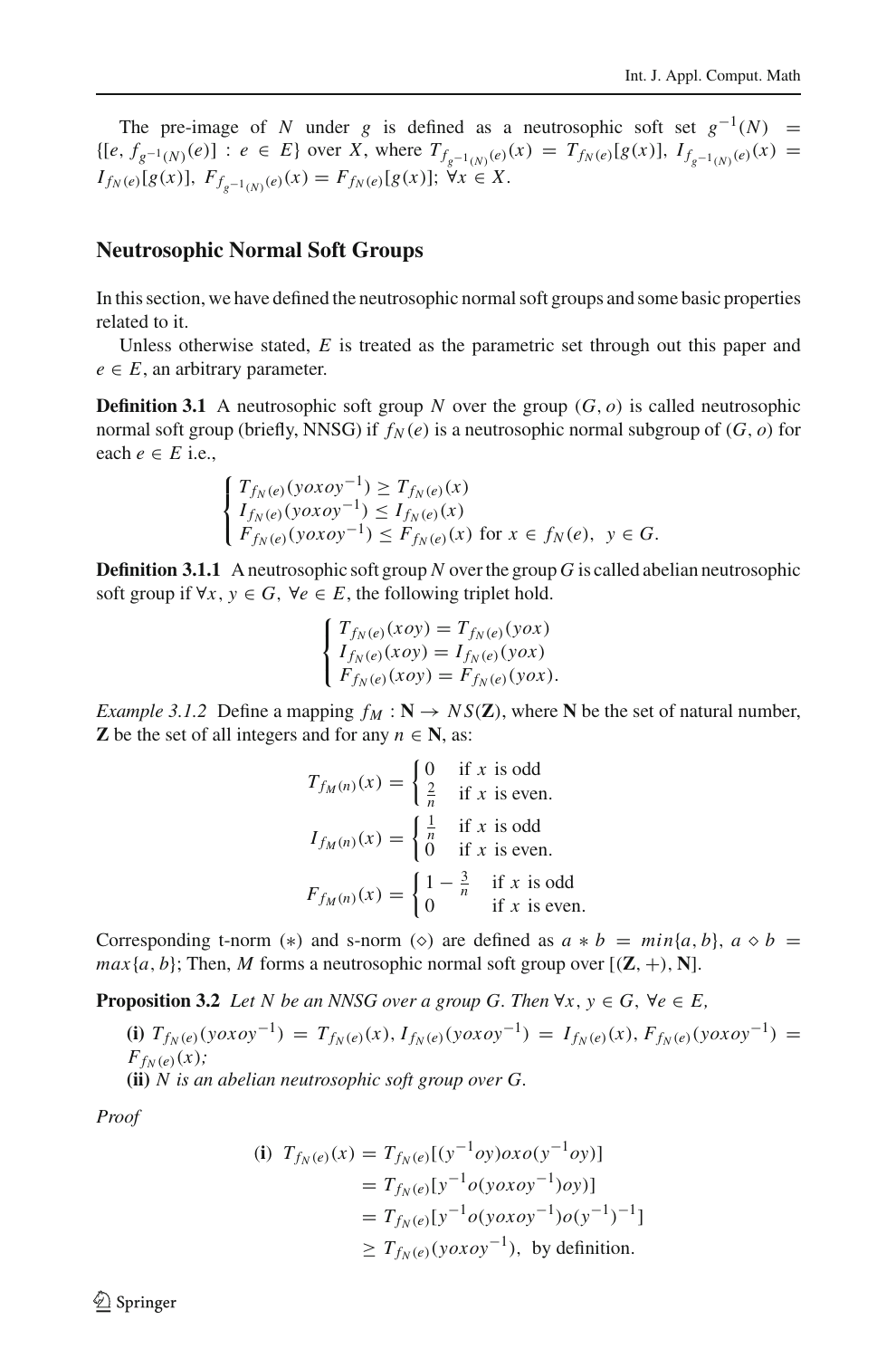Now from definition,  $T_{f_N(e)}(y \circ x \circ y^{-1}) = T_{f_N(e)}(x);$ 

The other two results hold in similar fashion.

(ii) 
$$
T_{f_N(e)}(x) = T_{f_N(e)}(yoxoy^{-1})
$$
  
\n⇒  $T_{f_N(e)}(xoy) = T_{f_N(e)}(yo(xoy)oy^{-1})$ , replacing x by  $xoy$ .  
\n⇒  $T_{f_N(e)}(xoy) = T_{f_N(e)}(yox)$ 

Similarly,  $I_{f_N(e)}(xoy) = I_{f_N(e)}(yox)$ ,  $F_{f_N(e)}(xoy) = F_{f_N(e)}(yox)$ ; Hence, *N* is an abelian neutrosophic soft group over *G*.

**Theorem 3.3** *Let N*<sup>1</sup> *and N*<sup>2</sup> *be two NNSGs over the group X. Then,*

**(i)**  $N_1 \cap N_2$  *is also NNSG over X.* **(ii)**  $N_1 \wedge N_2$  *is also NNSG over X.* 

*Proof* **(i)** Let  $N_3 = N_1 \cap N_2$ . Then for  $x, y \in X$  and  $e \in E$ ,

$$
T_{f_{N_3}(e)}(\mathbf{y} \circ \mathbf{x} \circ \mathbf{y}^{-1}) = T_{f_{N_1}(e)}(\mathbf{y} \circ \mathbf{x} \circ \mathbf{y}^{-1}) * T_{f_{N_2}(e)}(\mathbf{y} \circ \mathbf{x} \circ \mathbf{y}^{-1})
$$
  
\n
$$
\geq T_{f_{N_1}(e)}(\mathbf{x}) * T_{f_{N_2}(e)}(\mathbf{x})
$$
  
\n
$$
= T_{f_{N_3}(e)}(\mathbf{x})
$$
  
\n
$$
I_{f_{N_3}(e)}(\mathbf{y} \circ \mathbf{x} \circ \mathbf{y}^{-1}) = I_{f_{N_1}(e)}(\mathbf{y} \circ \mathbf{x} \circ \mathbf{y}^{-1}) \circ I_{f_{N_2}(e)}(\mathbf{y} \circ \mathbf{x} \circ \mathbf{y}^{-1})
$$
  
\n
$$
\leq I_{f_{N_1}(e)}(\mathbf{x}) \circ I_{f_{N_2}(e)}(\mathbf{x})
$$
  
\n
$$
= I_{f_{N_3}(e)}(\mathbf{x})
$$

Similarly,  $F_{f_{N_3}(e)}(y \circ x \circ y^{-1}) \leq F_{f_{N_3}(e)}(x);$ 

Hence, the 1st part is completed.

(ii) Let  $N_3 = N_1 \wedge N_2$ . Then for  $x, y \in X$  and  $(a, b) \in E \times E$ ;

$$
T_{f_{N_3}(a,b)}(yoxoy^{-1}) = T_{f_{N_1}(a)}(yoxoy^{-1}) * T_{f_{N_2}(b)}(yoxoy^{-1})
$$
  
\n
$$
\geq T_{f_{N_1}(a)}(x) * T_{f_{N_2}(b)}(x)
$$
  
\n
$$
= T_{f_{N_3}(a,b)}(x)
$$
  
\n
$$
I_{f_{N_3}(a,b)}(yoxoy^{-1}) = I_{f_{N_1}(a)}(yoxoy^{-1}) \diamond I_{f_{N_2}(b)}(yoxoy^{-1})
$$
  
\n
$$
\leq I_{f_{N_1}(a)}(x) \diamond I_{f_{N_2}(b)}(x)
$$
  
\n
$$
= I_{f_{N_3}(a,b)}(x)
$$

Similarly,  $F_{f_{N_3}(a,b)}(y \circ x \circ y^{-1}) \leq F_{f_{N_3}(a,b)}(x);$ This completes the final part.

*Remark 3.3.1* Generally, union of two neutrosophic normal soft groups is not so. It is possible if any one is contained in other.

For example, let  $G = (\mathbf{Z}, +)$ ,  $E = 3\mathbf{Z}$ . Consider two neutrosophic soft groups  $N_1$  and *N*<sub>2</sub> over *G* as following. For  $x, n \in \mathbb{Z}$ 

$$
T_{f_{N_1}(3n)}(x) = \begin{cases} \frac{1}{2} & \text{if } x = 6kn, \exists k \in \mathbb{Z} \\ 0 & \text{others.} \end{cases}
$$
\n
$$
I_{f_{N_1}(3n)}(x) = \begin{cases} 0 & \text{if } x = 6kn, \exists k \in \mathbb{Z} \\ \frac{1}{5} & \text{others.} \end{cases}
$$
\n
$$
F_{f_{N_1}(3n)}(x) = \begin{cases} 0 & \text{if } x = 6kn, \exists k \in \mathbb{Z} \\ \frac{1}{4} & \text{others.} \end{cases}
$$

 $\mathcal{D}$  Springer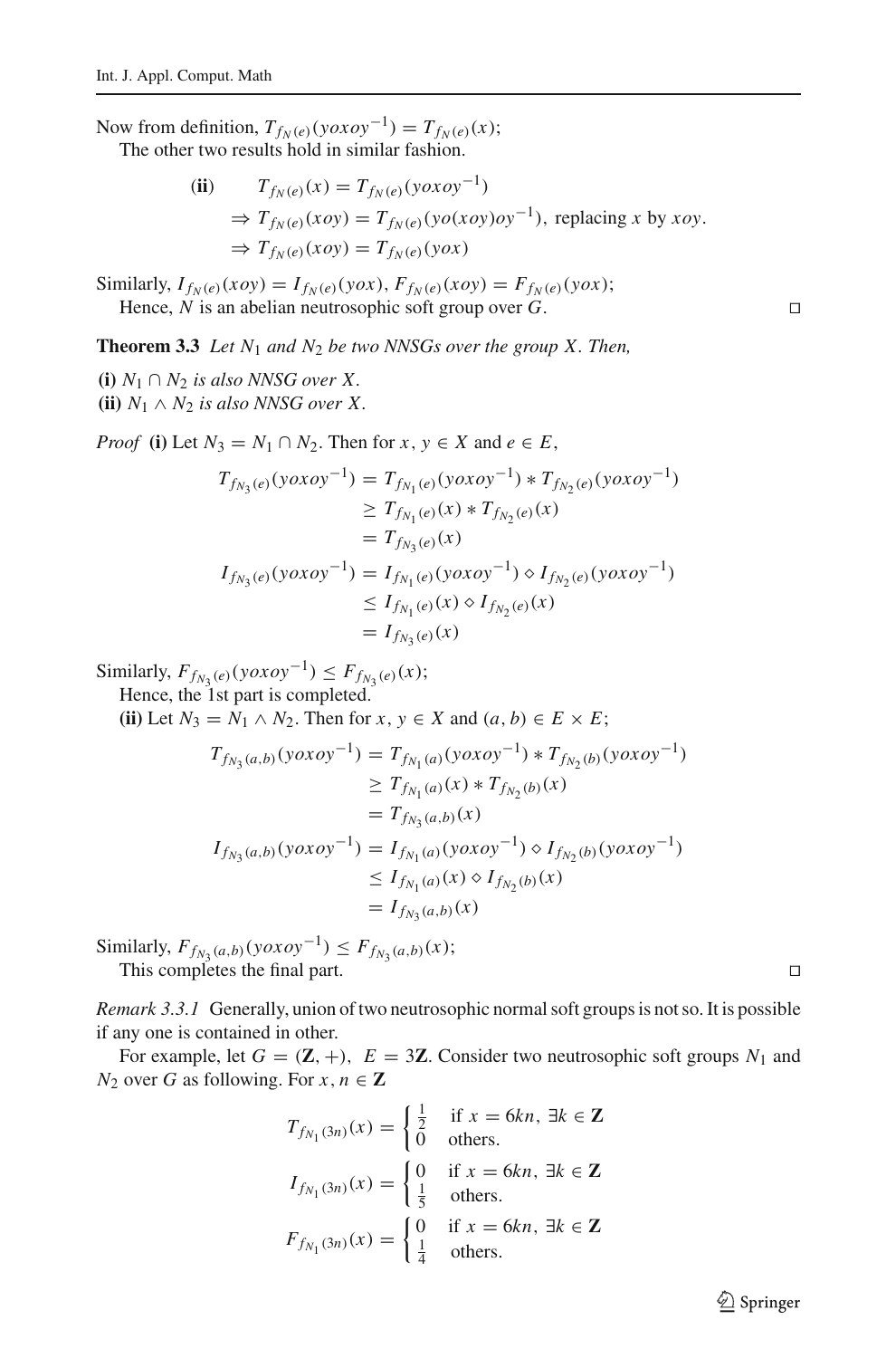and

$$
T_{f_{N_2}(3n)}(x) = \begin{cases} \frac{2}{3} & \text{if } x = 9kn, \exists k \in \mathbb{Z} \\ 0 & \text{others.} \end{cases}
$$
\n
$$
I_{f_{N_2}(3n)}(x) = \begin{cases} 0 & \text{if } x = 9kn, \exists k \in \mathbb{Z} \\ \frac{1}{6} & \text{others.} \end{cases}
$$
\n
$$
F_{f_{N_2}(3n)}(x) = \begin{cases} \frac{1}{2} & \text{if } x = 9kn, \exists k \in \mathbb{Z} \\ 1 & \text{others.} \end{cases}
$$

Corresponding t-norm (\*) and s-norm ( $\diamond$ ) are defined as  $a * b = min\{a, b\}$ ,  $a \diamond b =$  $max\{a, b\}$ . Then, obviously  $N_1, N_2$  are normal over *G*.

Let *N*<sub>1</sub> ∩ *N*<sub>2</sub> = *N*<sub>3</sub>; Then for *n* = 1, *x* = 6, *y* = 9 we have,

$$
T_{f_{N_3}(3)}(6-9) = T_{f_{N_1}(3)}(-3) \diamond T_{f_{N_2}(1)}(-3) = \max\{0, 0\} = 0
$$

and

$$
T_{f_{N_3}(3)}(6) * T_{f_{N_3}(3)}(9)
$$
  
= { $T_{f_{N_1}(3)}(6) \circ T_{f_{N_2}(3)}(6)$  } \* { $T_{f_{N_1}(3)}(9) \circ T_{f_{N_2}(3)}(9)$ }  
= min  $\left[ max \left\{ \frac{1}{2}, 0 \right\}$ , max  $\left\{ 0, \frac{2}{3} \right\} \right]$   
= min  $\left( \frac{1}{2}, \frac{2}{3} \right)$   
=  $\frac{1}{2}$ 

Hence  $T_{f_{N_2}(3)}(6-9) < T_{f_{N_2}(3)}(6) * T_{f_{N_2}(3)}(9)$ 

i.e.,  $N_1$  ∪  $N_2$  is not a neutrosophic soft group, here. Now, if we define  $N_2$  over  $G$  as following:

$$
T_{f_{N_2}(3n)}(x) = \begin{cases} \frac{1}{4} & \text{if } x = 12kn, \exists k \in \mathbb{Z} \\ 0 & \text{others.} \end{cases}
$$

$$
I_{f_{N_2}(3n)}(x) = \begin{cases} \frac{1}{2} & \text{if } x = 12kn, \exists k \in \mathbb{Z} \\ 1 & \text{others.} \end{cases}
$$

$$
F_{f_{N_2}(3n)}(x) = \begin{cases} 0 & \text{if } x = 12kn, \exists k \in \mathbb{Z} \\ \frac{2}{5} & \text{others.} \end{cases}
$$

Then, it can be easily verified that  $N_2 \subseteq N_1$  and  $N_1 \cup N_2$  is a neutrosophic normal soft group over *G*.

**Theorem 3.4** *Let N be an NNSG over the group G. Suppose,*  $N|_{e_G} = \{f_N(e)|_{e_G} : e \in E\}$ where,  $f_N(e)|_{e_G} = \{x \in G : T_{f_N(e)}(x) = T_{f_N(e)}(e_G), I_{f_N(e)}(x) = I_{f_N(e)}(e_G), F_{f_N(e)}(x) =$  $F_{f_N(e)}(e_G)$ ,  $e_G$  *being the unit element of G. Then*  $N|_{e_G}$  *is a normal soft group over G, on the assumption that truth membership (T), indeterministic membership (I) and falsity membership (F) functions obey the t-norm and s-norm disciplines.*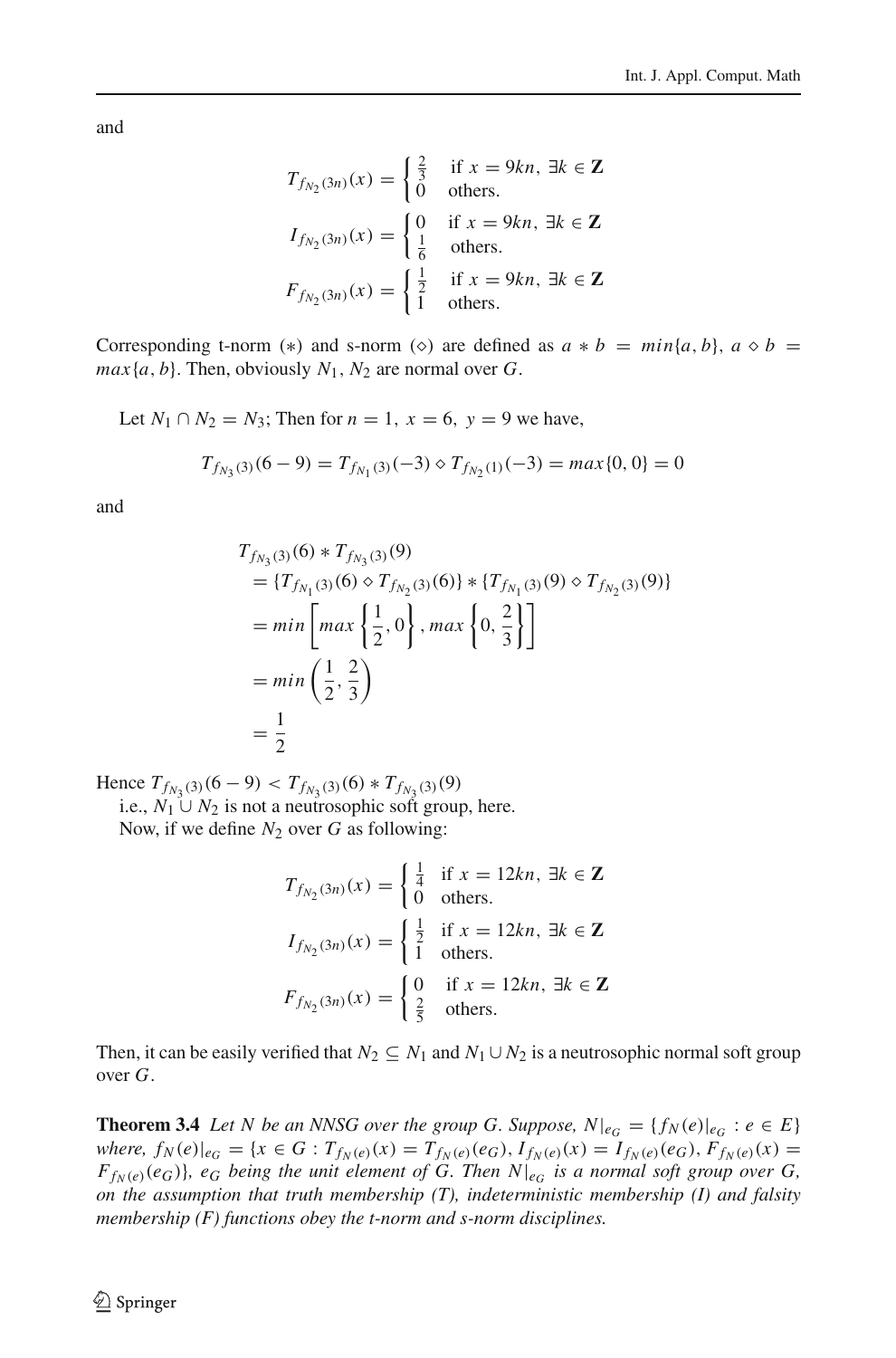*Proof* Since *N* is a neutrosophic soft group over *G*, then for  $x, y \in f_N(e)|_{eG}$ ;

$$
T_{f_N(e)}(xoy^{-1}) \ge T_{f_N(e)}(x) * T_{f_N(e)}(y)
$$
  
=  $T_{f_N(e)}(e_G) * T_{f_N(e)}(e_G)$   
=  $T_{f_N(e)}(e_G)$   
Further,  $T_{f_N(e)}(e_G) = T_{f_N(e)}\{(xoy^{-1})o(xoy^{-1})^{-1}\}$   
 $\ge T_{f_N(e)}(xoy^{-1}) * T_{f_N(e)}(xoy^{-1})$   
=  $T_{f_N(e)}(xoy^{-1})$ 

Hence  $T_{f_N(e)}(xoy^{-1}) = T_{f_N(e)}(e_G);$ 

Similar conclusion can be drawn in favour of indeterminacy(I) and falsity membership(F) function.

Therefore,  $xoy^{-1}$  ∈  $f_N(e)|_{e_G}$  and so  $f_N(e)|_{e_G}$  is a subgroup of *G* in classical sense for each  $e \in E$ . Thus,  $N|_{e_G}$  is a soft group over *G*.

Next, since *N* is an NNSG over *G* then for each  $e \in E$ ,  $f_N(e)$  is a neutrosophic normal subgroup over *G*.

Let  $x \in f_N(e)|_{e_G}$  and  $y \in G$ . Then,

$$
T_{f_N(e)}(\text{yoxoy}^{-1}) = T_{f_N(e)}(x) = T_{f_N(e)}(e_G)
$$
  
\n
$$
I_{f_N(e)}(\text{yoxoy}^{-1}) = I_{f_N(e)}(x) = I_{f_N(e)}(e_G)
$$
  
\n
$$
F_{f_N(e)}(\text{yoxoy}^{-1}) = F_{f_N(e)}(x) = F_{f_N(e)}(e_G)
$$

This shows that *yoxoy*<sup>−1</sup>  $\in$  *f<sub>N</sub>*(*e*)| $e_G$  for  $x \in f_N(e)|_{e_G}$  and  $y \in G$ .

Hence,  $f_N(e)|_{e_G}$  is a normal subgroup of *G* in classical sense for each  $e \in E$  and so  $N|_{e_G}$ is a normal soft group over *G* in combination of both.

**Theorem 3.5** *Let*  $g : X \rightarrow Y$  *be an isomorphism in classical sense. If N is a normal neutrosophic soft group over X, then g*(*N*) *is so over Y .*

*Proof* Let for  $z_2 \in f_{g(N)}(e)$ ,  $y \in Y$  there be exist  $z_1 \in f_N(e)$ ,  $x \in X$  so that  $y = g(x)$ ,  $z_2 = g(x)$  $g(z_1)$ . Now,

$$
T_{f_{g(N)}(e)}(yoz_2oy^{-1}) = T_{f_N(e)}[g^{-1}(yoz_2oy^{-1})]
$$
  
\n
$$
= T_{f_N(e)}[g^{-1}(y)og^{-1}(z_2)og^{-1}(y^{-1})], \text{ as } g^{-1} \text{ is homomorphism.}
$$
  
\n
$$
= T_{f_N(e)}[g^{-1}(y)og^{-1}(z_2)o(g^{-1}(y))^{-1}], \text{ as } g^{-1} \text{ is homomorphism.}
$$
  
\n
$$
= T_{f_N(e)}[g^{-1}(z_2)o(z_2)]
$$
  
\n
$$
= T_{f_N(e)}[g^{-1}(z_2)]
$$
  
\n
$$
= T_{f_N(e)}[g^{-1}(z_2)]
$$
  
\n
$$
= T_{f_N(e)}[g^{-1}(y)og^{-1}(z_2)og^{-1}(y^{-1})], \text{ as } g^{-1} \text{ is homomorphism.}
$$
  
\n
$$
= I_{f_N(e)}[g^{-1}(y)og^{-1}(z_2)og^{-1}(y^{-1})], \text{ as } g^{-1} \text{ is homomorphism.}
$$
  
\n
$$
= I_{f_N(e)}[g^{-1}(y)og^{-1}(z_2)o(g^{-1}(y))^{-1}], \text{ as } g^{-1} \text{ is homomorphism.}
$$
  
\n
$$
= I_{f_N(e)}(z_1)
$$
  
\n
$$
\leq I_{f_N(e)}(z_1)
$$
  
\n
$$
= I_{f_N(e)}[g^{-1}(z_2)]
$$
  
\n
$$
= I_{f_N(e)}[g^{-1}(z_2)]
$$
  
\n
$$
= I_{f_{g(N)}(e)}(z_2)
$$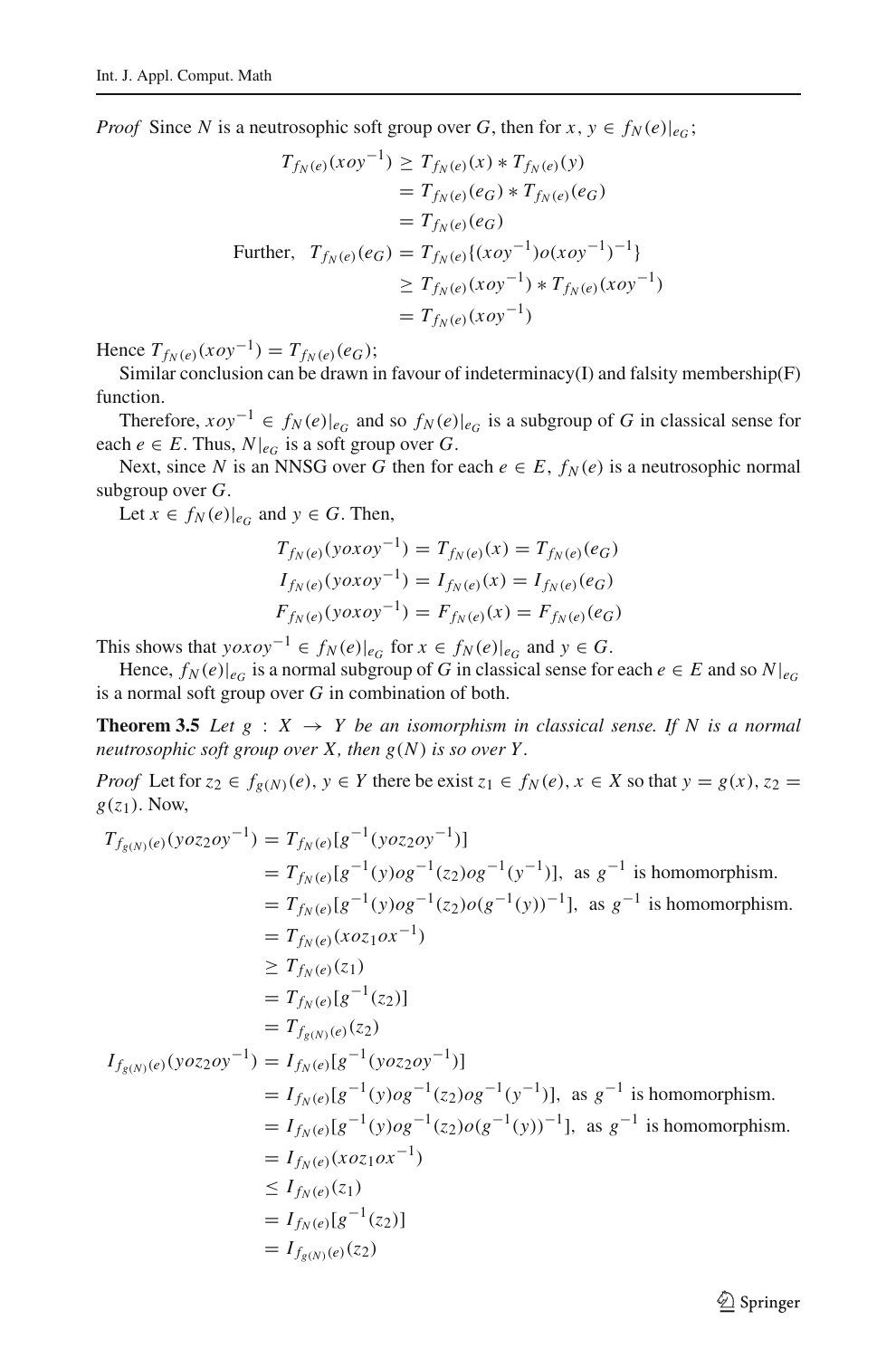Similarly,  $F_{f_{\rho(N)}(e)}(y \cdot \partial z_2 \cdot \partial y^{-1}) \leq F_{f_{\rho(N)}(e)}(z_2);$ This completes the proof.  $\Box$ 

## **Neutrosophic Soft Cosets**

**Definition 4.1** Let *N* be a neutrosophic soft group over the group *G* and  $x \in G$  be a fixed element.

Then the set  $xoN = \{x \circ f_N(e) : \forall e \in E\}$  where,

$$
x \circ f_N(e) = \{ \langle g, T_{x \circ f_N(e)}(g), I_{x \circ f_N(e)}(g), F_{x \circ f_N(e)}(g) \rangle : \forall g \in G \}
$$
  
= \{ \langle g, T\_{f\_N(e)}(x^{-1} \circ g), I\_{f\_N(e)}(x^{-1} \circ g), F\_{f\_N(e)}(x^{-1} \circ g) \rangle : \forall g \in G \}

is called left neutrosophic soft coset of *N* in *G*.

Similarly, the right neutrosophic soft coset of *N* in *G* is

$$
Nox = \{f_N(e) \text{ or } : \forall e \in E\} \text{ where,}
$$
  

$$
f_N(e) \text{ or } = \{\langle g, T_{f_N(e)}(g \text{ or }^{-1}), T_{f_N(e)}(g \text{ or }^{-1}), F_{f_N(e)}(g \text{ or }^{-1})\rangle : \forall g \in G\}
$$

**Proposition 4.1.1** *N is NNSG over*  $G \Leftrightarrow$  *left and right neutrosophic soft cosets are equal.* 

*Proof* First suppose that *N* is an NNSG over *G*. Then,

$$
x \circ f_N(e) = \{ \langle g, T_{x \circ f_N(e)}(g), I_{x \circ f_N(e)}(g), F_{x \circ f_N(e)}(g) \rangle : \forall g \in G \}
$$
  
= 
$$
\{ \langle g, T_{f_N(e)}(x^{-1} \circ g), I_{f_N(e)}(x^{-1} \circ g), F_{f_N(e)}(x^{-1} \circ g) \rangle : \forall g \in G \}
$$
  
= 
$$
\{ \langle g, T_{f_N(e)}(g \circ x^{-1}), I_{f_N(e)}(g \circ x^{-1}), F_{f_N(e)}(g \circ x^{-1}) \rangle : \forall g \in G \}
$$
  
= 
$$
\{ \langle g, T_{f_N(e) \circ x}(g), I_{f_N(e) \circ x}(g), F_{f_N(e) \circ x}(g) \rangle : \forall g \in G \}
$$
  
= 
$$
f_N(e) \circ x
$$

Now,  $xoN = \{x \circ f_N(e) : \forall e \in E\} = \{f_N(e) \circ x : \forall e \in E\} = Nox$ Next suppose that  $xoN = Nox$ . Then,

$$
T_{xof_N(e)}(g) = T_{f_N(e)\alpha x}(g), I_{xof_N(e)}(g) = I_{f_N(e)\alpha x}(g), F_{xof_N(e)}(g) = F_{f_N(e)\alpha x}(g)
$$
  
\n
$$
\Rightarrow T_{f_N(e)}(x^{-1}og) = T_{f_N(e)}(g\alpha x^{-1}), I_{f_N(e)}(x^{-1}og) = I_{f_N(e)}(g\alpha x^{-1}), F_{f_N(e)}(x^{-1}og)
$$
  
\n
$$
= F_{f_N(e)}(g\alpha x^{-1})
$$
  
\n
$$
\Rightarrow T_{f_N(e)}(g\alpha x^{-1}) = T_{f_N(e)}(x^{-1}og), I_{f_N(e)}(g\alpha x^{-1}) = I_{f_N(e)}(x^{-1}og), F_{f_N(e)}(g\alpha x^{-1})
$$
  
\n
$$
= F_{f_N(e)}(x^{-1}og)
$$
  
\n
$$
\Rightarrow T_{f_N(e)}(xog\alpha x^{-1}) = T_{f_N(e)}(g), I_{f_N(e)}(xog\alpha x^{-1}) = I_{f_N(e)}(g), F_{f_N(e)}(xog\alpha x^{-1})
$$
  
\n
$$
= F_{f_N(e)}(g)
$$

This shows that *N* is an NNSG over *G*.

Thus if *N* is NNSG over *G* then left and right neutrosophic soft cosets coincide. In that case, we call only neutrosophic soft coset instead of left or right neutrosophic soft coset, separately.  $\square$ 

*Example 4.1.2* Let *G* be a classical group. Then  $N = \{(e, f_N(e)) : \forall e \in E\}$  where,  $f_N(e) = \{ \langle x, T_{f_N(e)}(x), I_{f_N(e)}(x), F_{f_N(e)}(x) \rangle : \forall x \in G \}$  with  $T_{f_N(e)}(x) = T_{f_N(e)}(e_G)$ ,  $I_{f_N(e)}(x) = I_{f_N(e)}(e_G), F_{f_N(e)}(x) = F_{f_N(e)}(e_G); (e_G \text{ being identity element in } G)$  is an NNSG of *G*.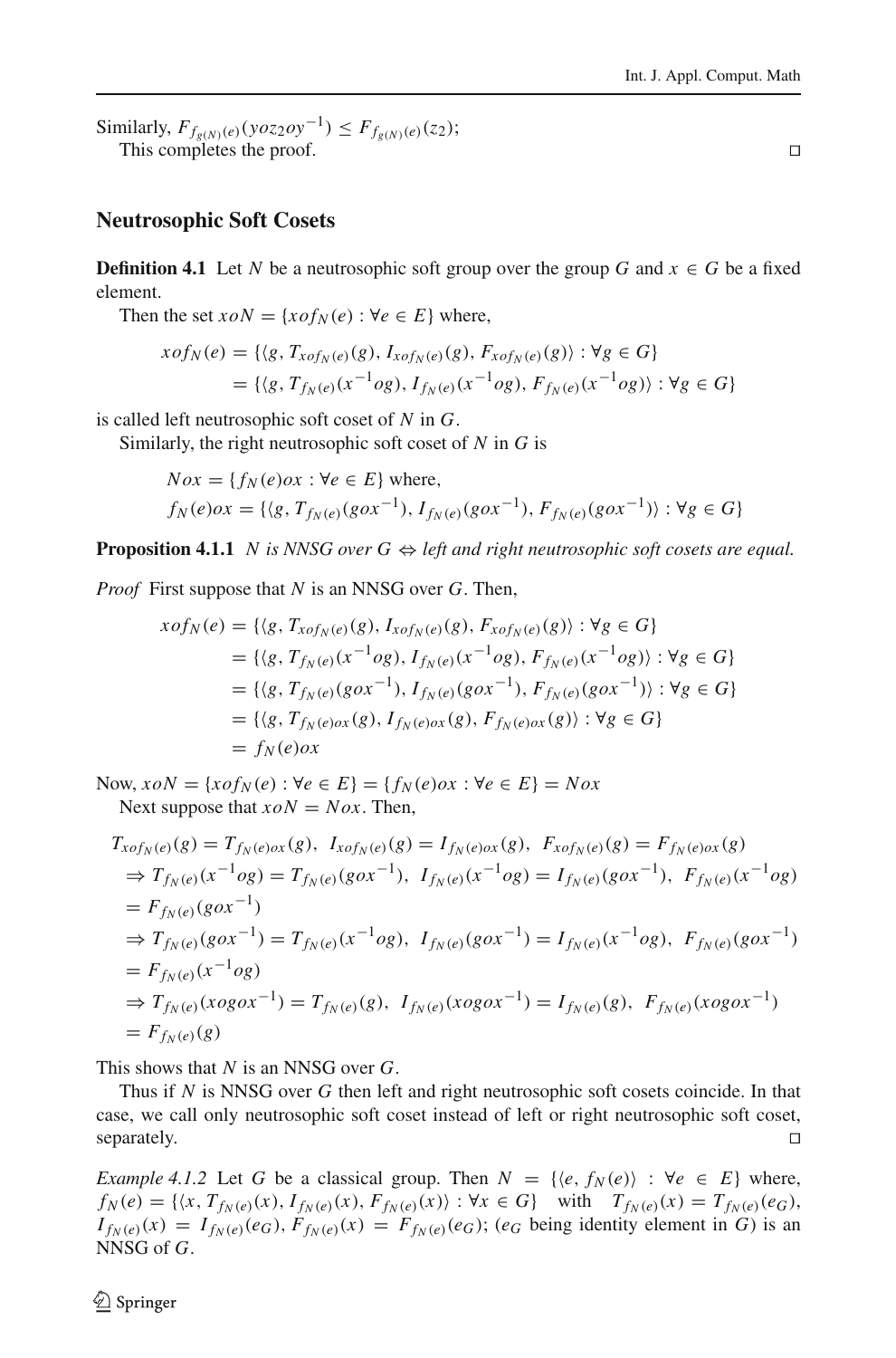In that case, we can get a neutrosophic soft coset.

For the sake of convenience, we use multiplication as a binary composition in rest of this paper unless otherwise stated e.g., *xoy* = *x y*.

**Theorem 4.2** *Let N be an NNSG over the group G. be the collection of all distinct neutrosophic soft cosets of N in G. Then is a group in classical sense under the law of composition*  $x N y N = (xy) N \ \forall x, y \in G$ .

*Proof* First we show that the composition is well defined in the sense that if  $xN = x^{\prime}N$  and  $yN = y'N$  then  $xNyN = (x'y')N$  for  $x, y, x', y' \in G$ .

Now,  $xN = x^{\prime}N$  implies  $x^{-1}x' = f_N(e_1), e_1 \in E$  and  $yN = y^{\prime}N$  implies  $y^{-1}y' =$ *f<sub>N</sub>*(*e*<sub>2</sub>), *e*<sub>2</sub>  $\in E$ .

We show,  $(xy)N = (x'y')N$  i,e  $(xy)^{-1}(x'y') \in N$ .

Now, 
$$
(xy)^{-1}(x'y') = y^{-1}x^{-1}x'y'
$$
  
\t\t\t\t $= y^{-1}f_N(e_1)y'$   
\t\t\t\t $= y^{-1}y'f_N(e_1)$  [as  $y'N = Ny'$ ]  
\t\t\t\t $= f_N(e_2)f_N(e_1)$   
\t\t\t\t $= f_N(e_3) \in N, e_3 \in E;$ 

Hence, composition is well defined. Now,

- (i) Clearly, closure axiom is satisfied.
- (ii)  $xN[yNzN] = xN(yz)N = x(yz)N$  and  $[xNyN]zN = (xy)NzN = (xy)zN$  for  $x, y, z \in G$ .

Now  $x(yz) = (xy)z$ , since G is a group and so (.) is associative.

- (iii)  $e_G N x N = (e_G x) N = x N$  and  $x N e_G N = (x e_G) N = x N$ , for  $e_G$  being unity in G.
- (iv) Finally,  $x^{-1}NxN = (x^{-1}x)N = e_GN = N$  and

$$
xNx^{-1}N = (xx^{-1})N = e_GN = N.
$$

 $\Box$ 

Thus  $\Im$  is a group. This group is said to be the quotient group (or the factor group)of G by *N* and is denoted by *G*/*N*.

**Definition 4.3** Let *G* be a groupoid and  $N_1$ ,  $N_2$  be two NSSs over *G*. Then the neutrosophic soft product of  $N_1$  and  $N_2$  is denoted by  $N_1N_2$  and is defined as  $N_1N_2 = N_3$  where, for  $(a, b) \in E \times E$  and  $x \in G$ ,

$$
T_{f_{N_3}(a,b)}(x) = \begin{cases} \max_{x=yz} [T_{f_{N_1}(a)}(y) * T_{f_{N_2}(b)}(z)] \\ 0 & \text{if } x \text{ is not expressible as } x = yz. \end{cases}
$$
  
\n
$$
I_{f_{N_3}(a,b)}(x) = \begin{cases} \min_{x=yz} [I_{f_{N_1}(a)}(y) \diamond I_{f_{N_2}(b)}(z)] \\ 1 & \text{if } x \text{ is not expressible as } x = yz. \end{cases}
$$
  
\n
$$
F_{f_{N_3}(a,b)}(x) = \begin{cases} \min_{x=yz} [F_{f_{N_1}(a)}(y) \diamond F_{f_{N_2}(b)}(z)] \\ 1 & \text{if } x \text{ is not expressible as } x = yz. \end{cases}
$$

**Theorem 4.4** *Let N be an NNSG over the group G. Then there exists a natural homomorphism*  $\phi$  :  $G \rightarrow G/N$  *defined by*  $\phi(g) = gN$ ,  $\forall g \in G$  *in classical sense.*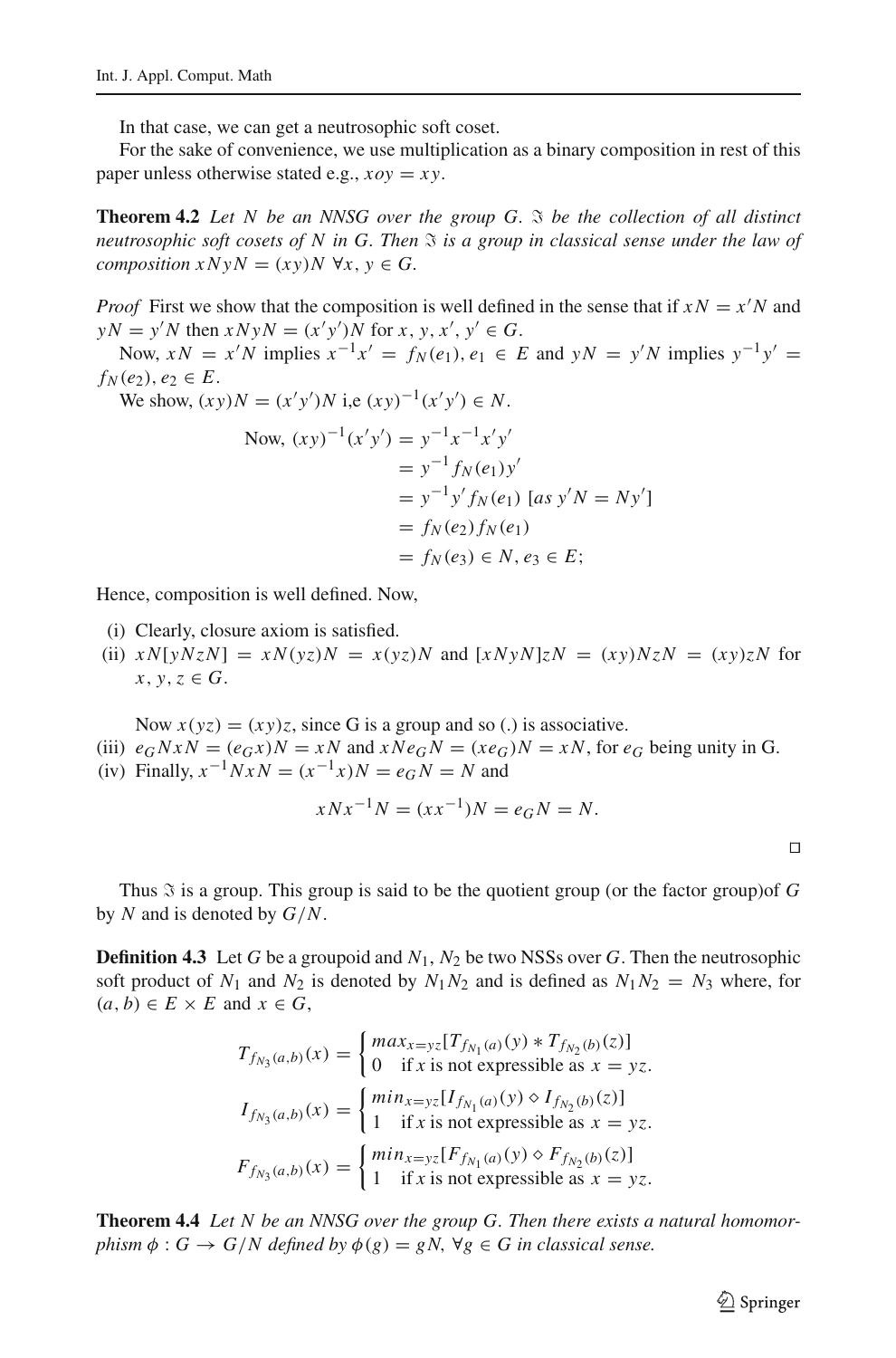*Proof* Let  $\phi$  :  $G \rightarrow G/N$  be given by  $\phi(g) = gf_N(e)$ ,  $\forall e \in E$ . We show that  $\phi$  is homomorphism i.e.,  $\phi(gh) = \phi(g)\phi(h)$ ,  $\forall g, h \in G$ . i.e.,  $(gh) f_N(e) = (gf_N(e))(hf_N(e))$ ; Now for  $x \in G$ ,

$$
(gf_N(e))(x) = \langle T_{gf_N(e)}(x), I_{gf_N(e)}(x), F_{gf_N(e)}(x) \rangle
$$
  
\n
$$
= \langle T_{f_N(e)}(g^{-1}x), I_{f_N(e)}(g^{-1}x), F_{f_N(e)}(g^{-1}x) \rangle;
$$
  
\n
$$
(hf_N(e))(x) = \langle T_{f_N(e)}(h^{-1}x), I_{f_N(e)}(h^{-1}x), F_{f_N(e)}(h^{-1}x) \rangle;
$$
  
\n
$$
((gh)f_N(e))(x) = \langle T_{f_N(e)}((gh)^{-1}x), I_{f_N(e)}((gh)^{-1}x), F_{f_N(e)}((gh)^{-1}x) \rangle;
$$

Then,

$$
[(g(f_N(e)))(h(f_N(e)))](x) = \langle max_{x=rs}[T_{g(f_N(e))}(r) * T_{h(f_N(e))}(s)],
$$
  
\n
$$
min_{x=rs}[I_{g(f_N(e))}(r) \diamond I_{h(f_N(e))}(s)],
$$
  
\n
$$
min_{x=rs}[F_{g(f_N(e))}(r) \diamond F_{h(f_N(e))}(s)]\rangle
$$
  
\n
$$
= \langle max_{x=rs}[T_{f_N(e)}(g^{-1}r) * T_{f_N(e)}(h^{-1}s)],
$$
  
\n
$$
min_{x=rs}[I_{f_N(e)}(g^{-1}r) \diamond I_{f_N(e)}(h^{-1}s)],
$$
  
\n
$$
min_{x=rs}[F_{f_N(e)}(g^{-1}r) \diamond F_{f_N(e)}(h^{-1}s)]\rangle
$$

$$
min_{x=rs}[F_{g(f_N(e))}(r) \diamond F_{h(f_N(e))}(s)],
$$
  
\n
$$
min_{x=rs}[F_{g(f_N(e))}(r) \diamond F_{h(f_N(e))}(s)]
$$
  
\n
$$
= \langle max_{x=rs}[T_{f_N(e)}(g^{-1}r) * T_{f_N(e)}(h^{-1}s)],
$$
  
\n
$$
min_{x=rs}[I_{f_N(e)}(g^{-1}r) \diamond I_{f_N(e)}(h^{-1}s)],
$$
  
\n
$$
min_{x=rs}[F_{f_N(e)}(g^{-1}r) \diamond F_{f_N(e)}(h^{-1}s)]
$$

Further, 
$$
T_{f_N(e)}((gh)^{-1}x) = T_{f_N(e)}(h^{-1}g^{-1}x)
$$
  
\n
$$
= T_{f_N(e)}(h^{-1}g^{-1}rs), \text{ [putting } x = rs]
$$
\n
$$
= T_{f_N(e)}(h^{-1}(g^{-1}rsh^{-1})h)
$$
\n
$$
= T_{f_N(e)}(g^{-1}rsh^{-1}), \text{ [as } N \text{ is NNSG]}
$$
\n
$$
\geq T_{f_N(e)}(g^{-1}r) * T_{f_N(e)}(sh^{-1})
$$
\nHence,  $T_{f_N(e)}((gh)^{-1}x) = max_{x=rs}[T_{f_N(e)}(g^{-1}r) * T_{f_N(e)}(h^{-1}s)];$   
\nSimilarly,  $I_{f_N(e)}((gh)^{-1}x) = min_{x=rs}[I_{f_N(e)}(g^{-1}r) \diamond I_{f_N(e)}(h^{-1}s)];$   
\n $F_{f_N(e)}((gh)^{-1}x) = min_{x=rs}[F_{f_N(e)}(g^{-1}r) \diamond F_{f_N(e)}(h^{-1}s)];$ 

This shows that,  $[(gh)f_N(e)](x) = [(gf_N(e))(hf_N(e))](x) \Rightarrow \phi(gh) = \phi(g)\phi(h).$ 

<span id="page-11-0"></span>**Lemma 4.5** *Let N be a neutrosophic soft group over a finite group G. Define,*  $\forall e \in E$ ,

$$
H = \{ g \in G : T_{f_N(e)}(g) = T_{f_N(e)}(e_G); \ I_{f_N(e)}(g) = I_{f_N(e)}(e_G); \ F_{f_N(e)}(g) = F_{f_N(e)}(e_G) \}
$$

 $K = \{x \in G : Nx = Ne_G\}$  i,  $e \{x \in G : T_{f_N(e)x}(g) = T_{f_N(e)e_G}(g); I_{f_N(e)x}(g) =$  $I_{f_N(e)e_G}(g)$ ;  $F_{f_N(e)x}(g) = F_{f_N(e)e_G}(g)$ ;  $\forall g \in G$ } *where e<sub>G</sub> is the unity in G.* 

*If* ∗ *is idempotent t-norm and is idempotent s-norm, then H and K are subgroups of G.*  $Further H = K.$ 

*Proof* Let  $g, h \in H$ . Then,

$$
T_{f_N(e)}(gh) \geq T_{f_N(e)}(g) * T_{f_N(e)}(h)
$$
  
= 
$$
T_{f_N(e)}(e_G) * T_{f_N(e)}(e_G)
$$
  
= 
$$
T_{f_N(e)}(e_G)
$$

 $\bigcirc$  Springer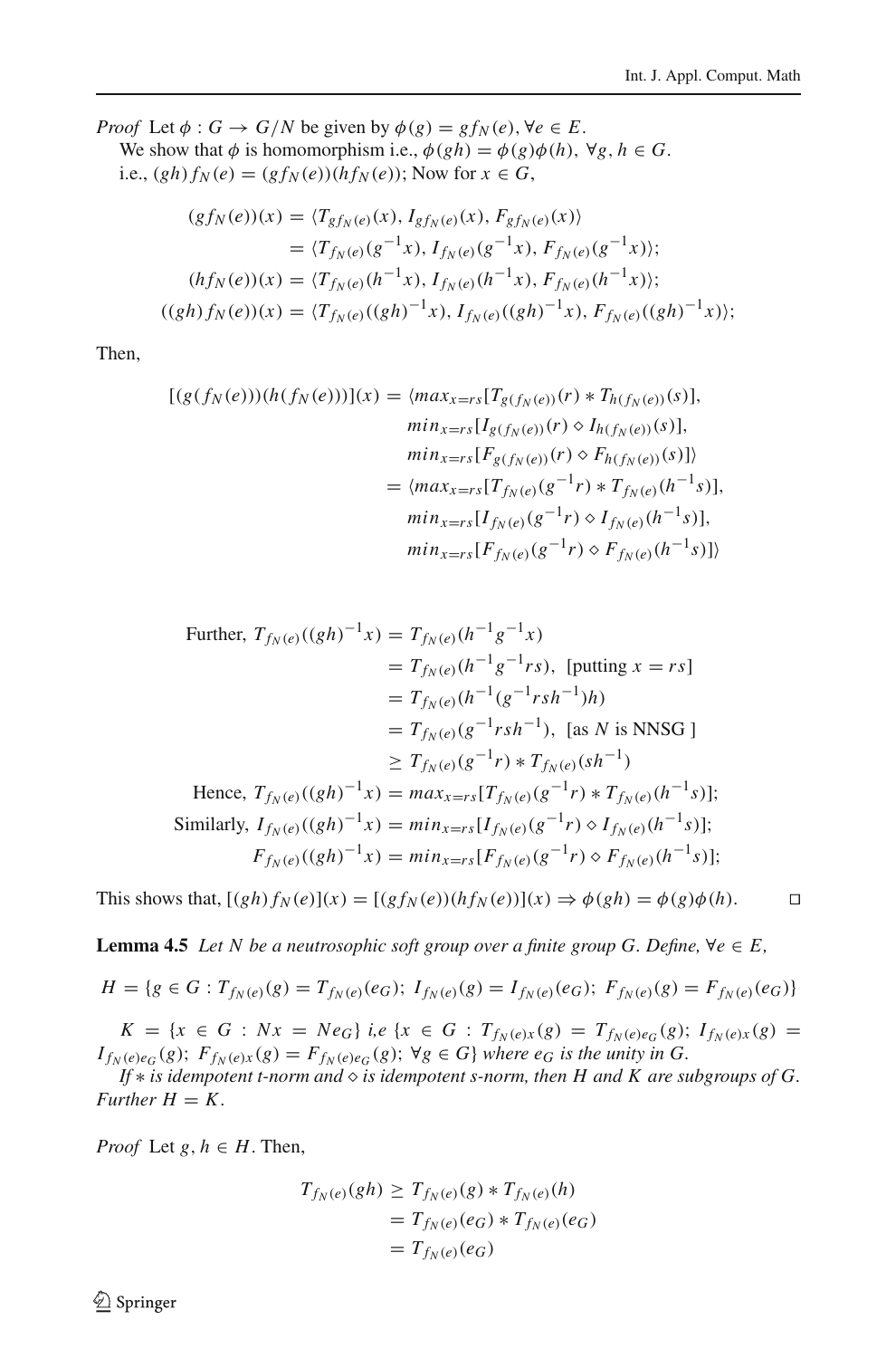$Hence, T_{f_N(e)}(gh) \geq T_{f_N(e)}(e_G).$ 

Further, 
$$
T_{f_N(e)}(gg^{-1}) \geq T_{f_N(e)}(g) * T_{f_N(e)}(g)
$$
  
i.e.,  $T_{f_N(e)}(e_G) \geq T_{f_N(e)}(g)$ 

Thus,  $T_{f_N(e)}(e_G) \geq T_{f_N(e)}(g)$ . Putting '*gh*' instead of *g*,  $T_{f_N(e)}(e_G) \geq T_{f_N(e)}(gh)$ . Therefore,

<span id="page-12-0"></span>
$$
T_{f_N(e)}(gh) = T_{f_N(e)}(e_G)
$$
\n(1)

Next, 
$$
I_{f_N(e)}(gh) \leq I_{f_N(e)}(g) \diamond I_{f_N(e)}(h)
$$
  
=  $I_{f_N(e)}(e_G) \diamond I_{f_N(e)}(e_G)$   
=  $I_{f_N(e)}(e_G)$ 

Hence,  $I_{f_N(e)}(gh) \leq I_{f_N(e)}(e_G)$ 

Further, 
$$
I_{f_N(e)}(gg^{-1}) \leq I_{f_N(e)}(g) \diamond I_{f_N(e)}(g)
$$
  
i.e.,  $I_{f_N(e)}(e_G) \leq I_{f_N(e)}(g)$ 

Thus,  $I_{f_N(e)}(e_G) \leq I_{f_N(e)}(g)$ . Putting '*gh*'instead of *g*,  $I_{f_N(e)}(e_G) \leq I_{f_N(e)}(gh)$ . Hence,

<span id="page-12-1"></span>
$$
I_{f_N(e)}(gh) = I_{f_N(e)}(e_G)
$$
\n(2)

In a similar way,

<span id="page-12-2"></span>
$$
F_{f_N(e)}(gh) = F_{f_N(e)}(e_G)
$$
\n(3)

So by [\(1\)](#page-12-0), [\(2\)](#page-12-1), [\(3\)](#page-12-2) it follows that,  $gh \in H$  for  $g, h \in H$ . Now since *G* is finite, so *H* is a subgroup of *G*. We finally show that  $H = K$ . Let  $k \in K$ . Then for  $g \in G$ ,

$$
T_{f_N(e)k}(g) = T_{f_N(e)e_G}(g), I_{f_N(e)k}(g) = I_{f_N(e)e_G}(g), F_{f_N(e)k}(g) = F_{f_N(e)e_G}(g);
$$
  
\n
$$
\Rightarrow T_{f_N(e)}(gk^{-1}) = T_{f_N(e)}(ge_G^{-1}), I_{f_N(e)}(gk^{-1}) = I_{f_N(e)}(ge_G^{-1}), F_{f_N(e)}(gk^{-1})
$$
  
\n
$$
= F_{f_N(e)}(ge_G^{-1});
$$
  
\n
$$
\Rightarrow T_{f_N(e)}(gk^{-1}) = T_{f_N(e)}(g), I_{f_N(e)}(gk^{-1}) = I_{f_N(e)}(g), F_{f_N(e)}(gk^{-1}) = F_{f_N(e)}(g);
$$
  
\n
$$
\Rightarrow T_{f_N(e)}(k^{-1}) = T_{f_N(e)}(e_G), I_{f_N(e)}(k^{-1}) = I_{f_N(e)}(e_G), F_{f_N(e)}(k^{-1}) = F_{f_N(e)}(e_G);
$$
  
\n(putting g = e\_G)

This shows that  $k^{-1} \in H \Rightarrow k \in H$  as *H* is a subgroup of G. Hence,

<span id="page-12-3"></span>
$$
K \subseteq H \tag{4}
$$

Next, let  $h \in H$ . Then  $\forall g \in G$ ,  $T_{f_N(e)h}(g) = T_{f_N(e)}(gh^{-1})$  and  $T_{f_N(e)e_G}(g) = T_{f_N(e)}(ge_G^{-1}) =$  $T_{f_N}(e)(g)$ .

Now, 
$$
T_{f_N(e)}(gh^{-1}) \geq T_{f_N(e)}(g) * T_{f_N(e)}(h)
$$
, by proposition (2.8.3)  
=  $T_{f_N(e)}(g) * T_{f_N(e)}(e_G)$   
 $\geq T_{f_N(e)}(g) * T_{f_N(e)}(g)$ , by proposition (2.8.3)  
=  $T_{f_N(e)}(g)$ 

 $\hat{2}$  Springer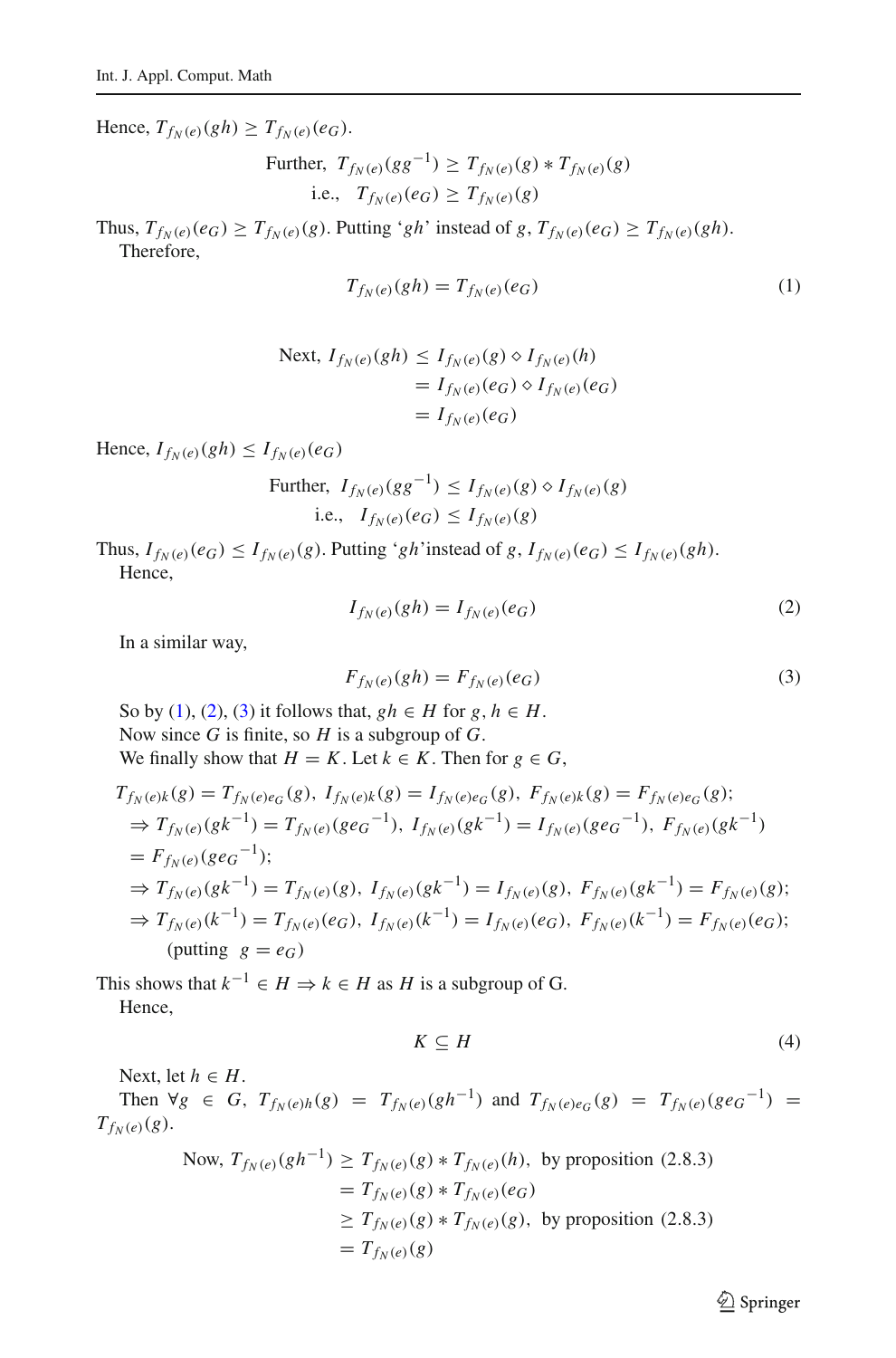Also, 
$$
T_{f_N(e)}(g) = T_{f_N(e)}(gh^{-1}h)
$$
  
\n $\geq T_{f_N(e)}(gh^{-1}) * T_{f_N(e)}(h)$   
\n $= T_{f_N(e)}(gh^{-1}) * T_{f_N(e)}(e_G)$   
\n $\geq T_{f_N(e)}(gh^{-1}) * T_{f_N(e)}(gh^{-1}),$  by proposition (2.8.3)  
\n $= T_{f_N(e)}(gh^{-1})$ 

This shows that  $T_{f_N(e)}(gh^{-1}) = T_{f_N(e)}(g)$ . Similar conclusion can be drawn in case of indeterminacy(I) and falsity(F) membership functions.

Thus,  $h \in K$  and so

<span id="page-13-0"></span>
$$
H \subseteq K \tag{5}
$$

Hence by [\(4\)](#page-12-3) and [\(5\)](#page-13-0),  $H = K$  and so K is also a subgroup of G.

<span id="page-13-1"></span>**Theorem 4.5.1** *Let* N be an NNSG over the group G. Let  $\theta$  :  $G \rightarrow G$  be a homomorphism. *Then* θ *leaves invariant the set*

$$
H = \left\{ x \in G : T_{f_N(e)}(x) = T_{f_N(e)}(e); I_{f_N(e)}(x) = I_{f_N(e)}(e); F_{f_N(e)}(x) = F_{f_N(e)}(e) \right\}.
$$

*Also*  $\theta$  *induces a homomorphism*  $\overline{\theta}$  *of the neutrosophic soft coset of N defined by*  $\overline{\theta}(Nx)$  =  $N\theta(x)$ *, on the assumption that*  $*$  *is idempotent t-norm and*  $\diamond$  *is idempotent s-norm.* 

*Proof* By lemma [\(4.5\)](#page-11-0), *H* is a subgroup of *G* in classical sense.

First we show that  $\theta$  is well defined.

For  $x, y \in G$ , let  $Nx = Ny$ . We are to prove that  $N\theta(x) = N\theta(y)$ .

Then, 
$$
T_{f_N(e)x}(x) = T_{f_N(e)y}(x); T_{f_N(e)x}(y) = T_{f_N(e)y}(y), \forall e \in E.
$$
  
\n $\Rightarrow T_{f_N(e)}(e_G) = T_{f_N(e)}(xy^{-1}) = T_{f_N(e)}(yx^{-1})$ 

Similar result can be brought in case of indeterminacy(I) and falsity(F) membership functions. Thus  $xy^{-1}$ ,  $yx^{-1} \in H$ .

Again, since  $\theta(H) = H$  so  $\theta(xy^{-1}), \theta(yx^{-1}) \in H$ . This implies  $T_{f_N(e)}(\theta(xy^{-1})) = T_{f_N(e)}(\theta(yx^{-1})) = T_{f_N(e)}(e_G)$  and so on for *I*, *F*.

Now, 
$$
T_{f_N(e)\theta(x)}(g) = T_{f_N(e)}(g\theta(x^{-1}))
$$
, for  $g \in G$   
\t\t\t\t $= T_{f_N(e)}(g\theta(y^{-1}yx^{-1}))$   
\t\t\t\t $= T_{f_N(e)}(g\theta(y^{-1})\theta(yx^{-1}))$   
\t\t\t\t $\ge T_{f_N(e)}(g\theta(y^{-1})) * T_{f_N(e)}(\theta(yx^{-1}))$   
\t\t\t\t $= T_{f_N(e)}(g\theta(y^{-1})) * T_{f_N(e)}(e_G)$   
\t\t\t\t $\ge T_{f_N(e)}(g\theta(y^{-1})) * T_{f_N(e)}(g\theta(y^{-1}))$ , by proposition (2.8.3)  
\t\t\t\t $= T_{f_N(e)}(g\theta(y^{-1}))$   
\t\t\t\t $= T_{f_N(e)\theta(y)}(g)$ 

Hence,  $T_{f_N(e)\theta(x)}(g) \geq T_{f_N(e)\theta(y)}(g)$ . Similarly,  $T_{f_N(e)\theta(x)}(g) \leq T_{f_N(e)\theta(y)}(g)$  holds good. Thus,

$$
T_{f_N(e)\theta(x)}(g) = T_{f_N(e)\theta(y)}(g)
$$
\n(6)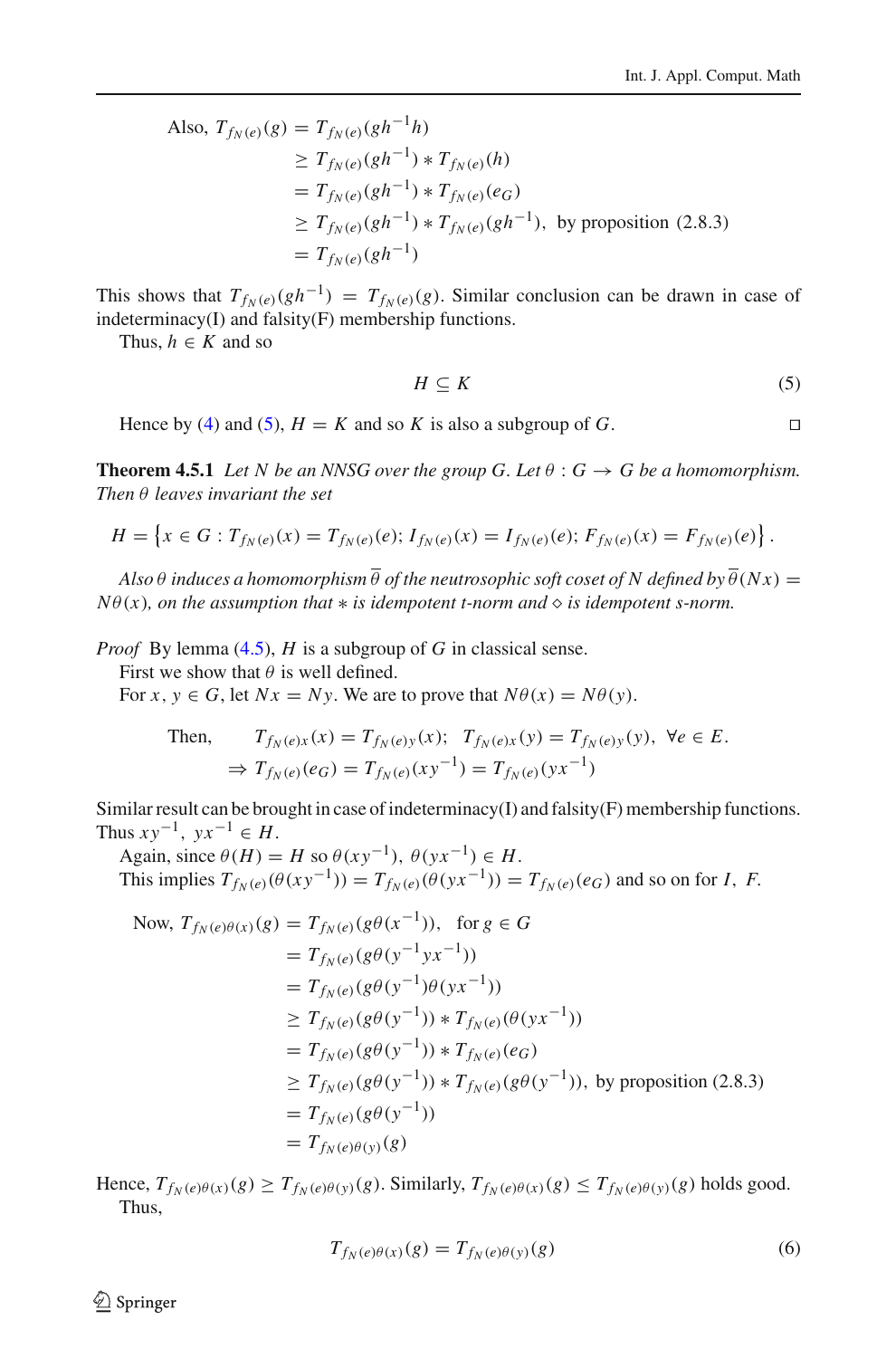Next, 
$$
I_{f_N(e)\theta(x)}(g) = I_{f_N(e)}(g\theta(x^{-1}))
$$
 for  $g \in G$   
\t\t\t\t $= I_{f_N(e)}(g\theta(y^{-1}yx^{-1}))$   
\t\t\t\t $= I_{f_N(e)}(g\theta(y^{-1})\theta(yx^{-1}))$   
\t\t\t\t $\leq I_{f_N(e)}(g\theta(y^{-1})) \diamond I_{f_N(e)}(\theta(yx^{-1}))$   
\t\t\t\t $= I_{f_N(e)}(g\theta(y^{-1})) \diamond I_{f_N(e)}(e_G)$   
\t\t\t\t $\leq I_{f_N(e)}(g\theta(y^{-1})) \diamond I_{f_N(e)}(g\theta(y^{-1}))$   
\t\t\t\t[by proposition (2.8.3),  $I_{f_N(e)}(e_G) \leq I_{f_N(e)}(g\theta(y^{-1}))$   
\t\t\t\t $= I_{f_N(e)}(g\theta(y^{-1}))$   
\t\t\t\t $= I_{f_N(e)\theta(y)}(g)$ 

Thus,  $I_{f_N(e)\theta(x)}(g) \leq I_{f_N(e)\theta(y)}(g)$ . Similarly,  $I_{f_N(e)\theta(x)}(g) \geq I_{f_N(e)\theta(y)}(g)$  holds good. Thus,

$$
I_{f_N(e)\theta(x)}(g) = I_{f_N(e)\theta(y)}(g)
$$
\n<sup>(7)</sup>

Similarly, also

$$
F_{f_N(e)\theta(x)}(g) = F_{f_N(e)\theta(y)}(g)
$$
\n(8)

Therefore,  $f_N(e)\theta(x) = f_N(e)\theta(y)$ ,  $\forall e \in E \implies N\theta(x) = N\theta(y)$ . Hence,  $\theta$  is well defined.

Next we show  $\overline{\theta}$  is a homomorphism. For *x*,  $y \in G$  we are to prove that,

<span id="page-14-0"></span>
$$
\theta(Nx)(Ny) = \theta(Nx)\theta(Ny)
$$
  
\n
$$
\Leftrightarrow \overline{\theta}(Nxy) = \overline{\theta}(Nx)\overline{\theta}(Ny)
$$
  
\n
$$
\Leftrightarrow N\theta(xy) = N\theta(x)N\theta(y)
$$
  
\n
$$
\Leftrightarrow N\theta(xy) = N\theta(x)\theta(y)
$$
\n(9)

As  $\theta$  is homomorphism, so  $\theta(xy) = \theta(x)\theta(y)$  holds  $\Rightarrow \theta$  is a homomorphism.  $\Box$ 

**Corollary 4.5.2** *Thus*  $\overline{\theta}$  *defined above is an automorphism if*  $\theta$  *is an automorphism and* G *is finite.*

*Proof* Since *G* is finite, it is easy to verify that  $\theta$  is of finite order. Let the order of  $\theta$  is  $k$ . Then  $\theta^k = I$ , the identity mapping.

We now prove that  $\theta$  is one-to-one. For *x*,  $y \in G$  suppose  $N\theta(x) = N\theta(y)$ . We like to bring  $N(x) = N(y)$ .

Now, 
$$
\theta[N\theta(x)] = \theta[N\theta(y)]
$$
  
\n $\Rightarrow N\theta(\theta(x)) = N\theta(\theta(y))$   
\n $\Rightarrow N\theta^2(x) = N\theta^2(y)$   
\nIterating this,  $N\theta^k(x) = N\theta^k(y)$   
\n $\Rightarrow N(x) = N(y), \text{ as } \theta^k = I$ 

Hence,  $\theta$  is one-to-one i.e.,  $\overline{\theta}$  is automorphism.

**Corollary 4.5.3** *With the hypothesis as in theorem* [\(4.5.1\)](#page-13-1)*,*  $\theta$  *is an automorphism of G if*  $\overline{\theta}$ *is an automorphism and*  $H = \{e_G\}$  *in classical sense.* 

 $\hat{\mathfrak{D}}$  Springer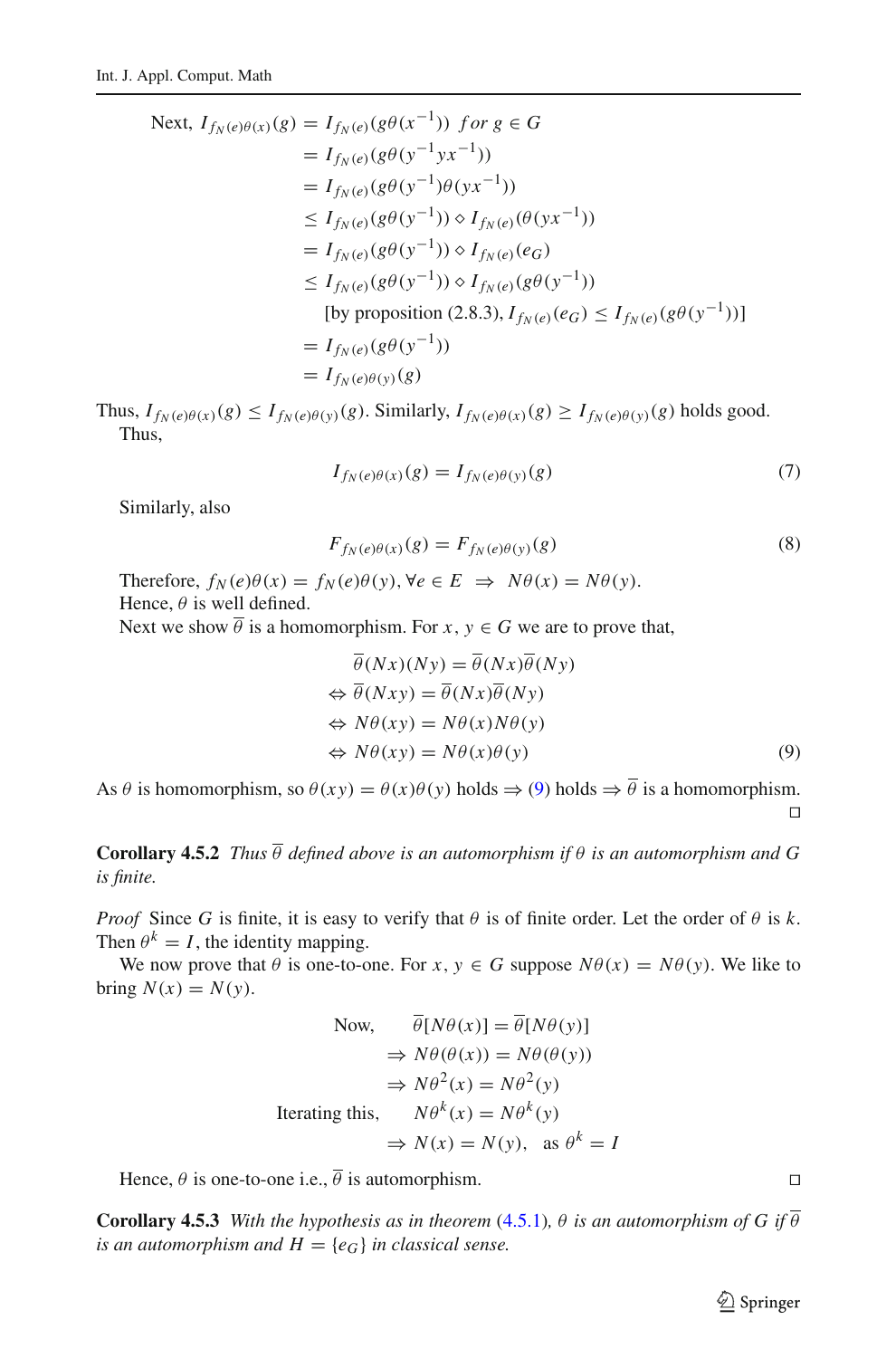*Proof* Let  $\theta(x) = \theta(y)$  for  $x, y \in G$ . We show that  $x = y$ .

Now, 
$$
N\theta(x) = N\theta(y)
$$
  
\n $\Rightarrow \overline{\theta}(Nx) = \overline{\theta}(Ny)$   
\n $\Rightarrow Nx = Ny$ , as  $\overline{\theta}$  is one-one.  
\n $\Rightarrow T_{f_N(e)x}(y) = T_{f_N(e)y}(y)$ ;  $I_{f_N(e)x}(y) = I_{f_N(e)y}(y)$ ;  $F_{f_N(e)x}(y) = F_{f_N(e)y}(y)$   
\n $\Rightarrow T_{f_N(e)}(yx^{-1}) = T_{f_N(e)}(eg)$ ;  $I_{f_N(e)}(yx^{-1}) = I_{f_N(e)}(eg)$ ;  $I_{f_N(e)}(yx^{-1})$   
\n $= I_{f_N(e)}(eg)$   
\n $\Rightarrow yx^{-1} \in H = \{e_G\}$   
\n $\Rightarrow yx^{-1} = e_G$   
\n $\Rightarrow x = y$ 

 $\Box$ 

### **Neutrosophic Soft Homomorphism**

In this section, first we define an NSS function, then define image and pre-image of an NSS under an NSS function. In continuation, we introduce the notion of neutrosophic soft homomorphism along with some of it's properties.

If *M* be an NSS over *U* with respect to the parameter set  $E$ , we write  $(M, E)$ , an NSS over *U*.

**Definition 5.1** Let  $\varphi : U \to V$  and  $\psi : E \to E$  be two functions where *E* is the parameter set for each of the crisp sets *U* and *V*. Then the pair  $(\varphi, \psi)$  is called an NSS function from *U* to *V*. We write,  $(\varphi, \psi) : U \to V$ .

**Definition 5.2** Let  $(M, E)$ ,  $(N, E)$  be two NSSs defined over *U*, *V*, respectively and  $(\varphi, \psi)$ be an NSS function from *U* to *V*. Then,

**(1)** The image of  $(M, E)$  under  $(\varphi, \psi)$ , denoted by  $(\varphi, \psi)(M, E)$ , is an NSS over *V* and is defined by:

$$
(\varphi, \psi)(M, E) = (\varphi(M), \psi(E)) = \{ \langle \psi(a), f_{\varphi(M)} \rangle : a \in E \} \text{ where } \forall b \in \psi(E), \forall y \in V,
$$

 $T_{f_{\varphi(M)}(b)}(y) = \begin{cases} \max_{\varphi(x)=y} \max_{\psi(a)=b} [T_{f_M(a)}(x)], & \text{if } x \in \varphi^{-1}(y) \\ 0 & \text{otherwise} \end{cases}$ 0, otherwise.  $I_{f_{\varphi(M)}(b)}(y) = \begin{cases} \min_{\varphi(x)=y} \min_{\psi(a)=b} [I_{f_M(a)}(x)], & \text{if } x \in \varphi^{-1}(y) \\ 1, & \text{otherwise.} \end{cases}$ 1. otherwise.  $F_{f_{\varphi(M)}(b)}(y) = \begin{cases} min_{\varphi(x)=y} min_{\psi(a)=b} [F_{f_M(a)}(x)], & \text{if } x \in \varphi^{-1}(y) \\ 1, & \text{otherwise.} \end{cases}$ 1, otherwise.

**(2)** The pre-image of  $(N, E)$  under  $(\varphi, \psi)$ , denoted by  $(\varphi, \psi)^{-1}(N, E)$ , is an NSS over *U* and is defined by:

 $(\omega, \psi)^{-1}(N, E) = (\omega^{-1}(N), \psi^{-1}(E))$  where ∀*a* ∈  $\psi^{-1}(E)$ , ∀*x* ∈ *U*,

$$
\begin{aligned} T_{f_{\varphi^{-1}(N)}(a)}(x) &= T_{f_N[\psi(a)]}(\varphi(x)) \\ I_{f_{\varphi^{-1}(N)}(a)}(x) &= I_{f_N[\psi(a)]}(\varphi(x)) \\ F_{f_{\varphi^{-1}(N)}(a)}(x) &= F_{f_N[\psi(a)]}(\varphi(x)) \end{aligned}
$$

If  $\psi$  and  $\varphi$  is injective (surjective), then  $(\varphi, \psi)$  is injective (surjective).

 $\circledcirc$  Springer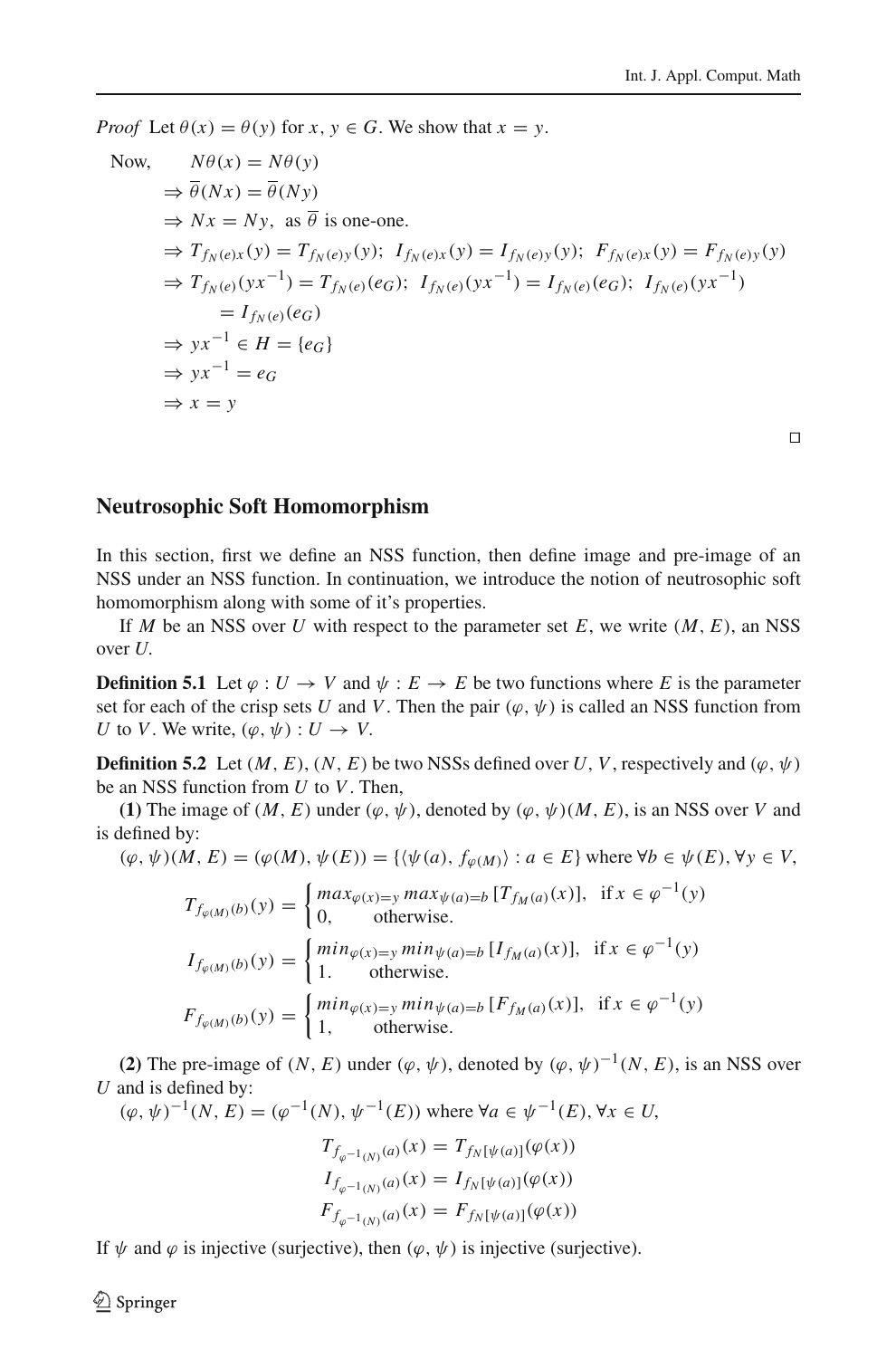*Example 5.2.1* Let  $E = N$  (the set of natural no.) be the parametric set and  $G = (\mathbf{Z}, +)$  be the group of all integers. Define a mapping  $f_M : \mathbf{N} \to NS(\mathbf{Z})$  where, for any  $n \in \mathbf{N}$  and *x* ∈ **Z**,

$$
T_{f_M(n)}(x) = \begin{cases} 0 & \text{if } x = 2k - 1, \ k \in \mathbb{Z} \\ \frac{1}{n} & \text{if } x = 2k, \ k \in \mathbb{Z}. \end{cases}
$$

$$
I_{f_M(n)}(x) = \begin{cases} \frac{1}{2n} & \text{if } x = 2k - 1, \ k \in \mathbb{Z} \\ 0 & \text{if } x = 2k, \ k \in \mathbb{Z}. \end{cases}
$$

$$
F_{f_M(n)}(x) = \begin{cases} 1 - \frac{1}{n} & \text{if } x = 2k - 1, \ k \in \mathbb{Z} \\ 0 & \text{if } x = 2k, \ k \in \mathbb{Z}. \end{cases}
$$

Corresponding t-norm (\*) and s-norm ( $\diamond$ ) are defined as  $a*b = min\{a, b\}$ ,  $a\diamond b = max\{a, b\}$ ; Then,  $(M, N)$  forms a neutrosophic soft group over  $(\mathbb{Z}, +)$ .

Now, let  $\varphi(x) = 3x + 1$  and  $\psi(x) = x^2$  be two functions defined on **Z**. Then, we have an NSS function  $(\varphi, \psi)(M, N) = (\varphi(M), \psi(N)) = (\varphi(M), N^2)$  as follows:

For any  $a \in \mathbb{N}^2$ ,  $y \in 3\mathbb{Z} + 1$ , we have

$$
T_{f_M(a)}(x) = \begin{cases} 0 & \text{if } x = 6k - 2, \ k \in \mathbb{Z} \\ \frac{1}{\sqrt{a}} & \text{if } x = 6k + 1, \ k \in \mathbb{Z}. \end{cases}
$$

$$
I_{f_M(a)}(x) = \begin{cases} \frac{1}{\sqrt{2a}} & \text{if } x = 6k - 2, \ k \in \mathbb{Z} \\ 0 & \text{if } x = 6k + 1, \ k \in \mathbb{Z}. \end{cases}
$$

$$
F_{f_M(a)}(x) = \begin{cases} 1 - \frac{1}{\sqrt{a}} & \text{if } x = 6k - 2, \ k \in \mathbb{Z} \\ 0 & \text{if } x = 6k + 1, \ k \in \mathbb{Z}. \end{cases}
$$

<span id="page-16-0"></span>**Theorem 5.3** *Let*  $(N, E)$  *be a neutrosophic soft group over a group*  $G_1$  *and*  $(\varphi, \psi)$  *be a neutrosophic soft homomorphism from*  $G_1$  *to*  $G_2$ *. Then*  $(\varphi, \psi)(N, E)$  *is a neutrosophic soft group over*  $G_2$ .

*Proof* Let  $b \in \psi(E)$  and  $y_1, y_2 \in G_2$ . For  $\varphi^{-1}(y_1) = \varphi$  or  $\varphi^{-1}(y_2) = \varphi$ , the proof is straight forward.

So, we assume that there exists  $x_1, x_2 \in G_1$  such that  $\varphi(x_1) = y_1, \varphi(x_2) = y_2$ . Then,

$$
T_{f_{\varphi(N)}(b)}(y_1y_2) = \max_{\varphi(x)=y_1y_2} \max_{\psi(a)=b} [T_{f_N(a)}(x)]
$$
  
\n
$$
\geq \max_{\psi(a)=b} [T_{f_N(a)}(x_1x_2)]
$$
  
\n
$$
\geq \max_{\psi(a)=b} [T_{f_N(a)}(x_1) * T_{f_N(a)}(x_2)]
$$
  
\n
$$
= \max_{\psi(a)=b} [T_{f_N(a)}(x_1)] * \max_{\psi(a)=b} [T_{f_N(a)}(x_2)]
$$

$$
T_{f_{\varphi(N)}(b)}(y_1^{-1}) = \max_{\varphi(x)=y_1^{-1}} \max_{\psi(a)=b} [T_{f_N(a)}(x)]
$$
  
\n
$$
\geq \max_{\psi(a)=b} [T_{f_N(a)}(x_1^{-1})]
$$
  
\n
$$
\geq \max_{\psi(a)=b} [T_{f_N(a)}(x_1)]
$$

Since, this inequality is satisfied for each  $x_1, x_2 \in G_1$  satisfying  $\varphi(x_1) = y_1, \varphi(x_2) = y_2$  so we have,

$$
T_{f_{\varphi(N)}(b)}(y_1y_2)
$$
  
\n
$$
\geq (max_{\varphi(x_1)=y_1} max_{\psi(a)=b} [T_{f_N(a)}(x_1)])*(max_{\varphi(x_2)=y_2} max_{\psi(a)=b} [T_{f_N(a)}(x_2)]
$$
  
\n
$$
= T_{f_{\varphi(N)}(b)}(y_1) * T_{f_{\varphi(N)}(b)}(y_2)
$$

 $\hat{\mathfrak{D}}$  Springer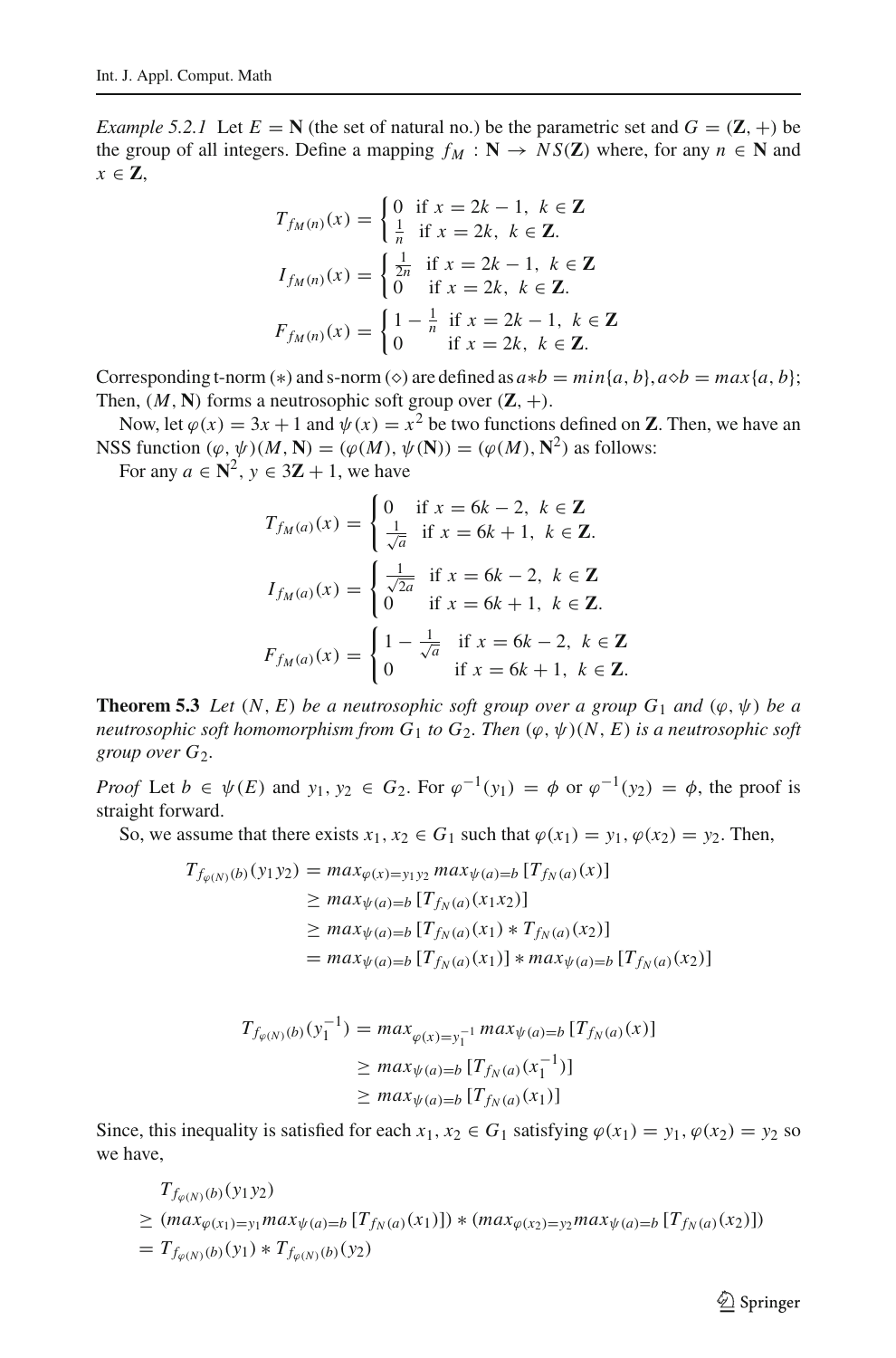$\text{Also, } T_{f_{\varphi(N)}(b)}(y_1^{-1}) \geq (max_{\varphi(x_1)=y_1} max_{\psi(a)=b} [T_{f_N(a)}(x_1)] = T_{f_{\varphi(N)}(b)}(y_1)$ Similarly, we can show that

$$
I_{f_{\varphi(N)}(b)}(y_1y_2) \leq I_{f_{\varphi(N)}(b)}(y_1) \diamond I_{f_{\varphi(N)}(b)}(y_2), \quad I_{f_{\varphi(N)}(b)}(y_1^{-1}) \geq I_{f_{\varphi(N)}(b)}(y_1);
$$
  

$$
F_{f_{\varphi(N)}(b)}(y_1y_2) \leq F_{f_{\varphi(N)}(b)}(y_1) \diamond F_{f_{\varphi(N)}(b)}(y_2), \quad F_{f_{\varphi(N)}(b)}(y_1^{-1}) \geq F_{f_{\varphi(N)}(b)}(y_1);
$$

This completes the proof.

<span id="page-17-0"></span>**Theorem 5.4** *Let*  $(M, E)$  *be a neutrosophic soft group over a group*  $G_2$  *and*  $(\varphi, \psi)$  *be a neutrosophic soft homomorphism from*  $G_1$  *to*  $G_2$ *. Then*  $(\varphi, \psi)^{-1}(M, E)$  *is a neutrosophic soft group over G*1*.*

*Proof* For  $a \in \psi^{-1}(E)$  and  $x_1, x_2 \in G_1$ , we have,

$$
T_{f_{\varphi^{-1}(M)}}(a)(x_1x_2) = T_{f_M[\psi(a)]}(\varphi(x_1x_2))
$$
  
\n
$$
= T_{f_M[\psi(a)]}(\varphi(x_1)\varphi(x_2))
$$
  
\n
$$
\geq T_{f_M[\psi(a)]}(\varphi(x_1)) * T_{f_M[\psi(a)]}(\varphi(x_2))
$$
  
\n
$$
= T_{f_{\varphi^{-1}(M)}}(a)(x_1) * T_{f_{\varphi^{-1}(M)}}(a)(x_2)
$$
  
\n
$$
T_{f_{\varphi^{-1}(M)}}(a)(x_1^{-1}) = T_{f_M[\psi(a)]}(\varphi(x_1^{-1}))
$$
  
\n
$$
= T_{f_M[\psi(a)]}(\varphi(x_1))
$$
  
\n
$$
\geq T_{f_M[\psi(a)]}(\varphi(x_1))
$$
  
\n
$$
= T_{f_{\varphi^{-1}(M)}}(a)(x_1)
$$

In a similar fashion, the following inequalities also hold.

$$
I_{f_{\varphi^{-1}(M)}(a)}(x_1x_2) \leq I_{f_{\varphi^{-1}(M)}(a)}(x_1) \diamond I_{f_{\varphi^{-1}(M)}(a)}(x_2),
$$
  
\n
$$
I_{f_{\varphi^{-1}(M)}(a)}\left(x_1^{-1}\right) \leq I_{f_{\varphi^{-1}(M)}(a)}(x_1);
$$
  
\n
$$
F_{f_{\varphi^{-1}(M)}(a)}(x_1x_2) \leq F_{f_{\varphi^{-1}(M)}(a)}(x_1) \diamond F_{f_{\varphi^{-1}(M)}(a)}(x_2),
$$
  
\n
$$
F_{f_{\varphi^{-1}(M)}(a)}\left(x_1^{-1}\right) \leq F_{f_{\varphi^{-1}(M)}(a)}(x_1);
$$

Thus, the theorem is completed.

**Theorem 5.5** *Let*  $(N, E)$  *be a normal neutrosophic soft group over a group X and*  $(\varphi, \psi)$  *be a neutrosophic soft epimorphism from X to Y. Then*  $(\varphi, \psi)(N, E)$  *is a normal neutrosophic soft group over Y .*

*Proof* It is similar to the proof of theorem [\(5.3\)](#page-16-0). □

**Theorem 5.6** *Let*  $(M, E)$  *be a normal neutrosophic soft group over a group Y and*  $(\varphi, \psi)$ *be a neutrosophic soft homomorphism from*  $G_1$  *to*  $G_2$ *. Then*  $(\varphi, \psi)^{-1}(M, E)$  *is a normal neutrosophic soft group over X.*

*Proof* It is similar to the proof of theorem  $(5.4)$ .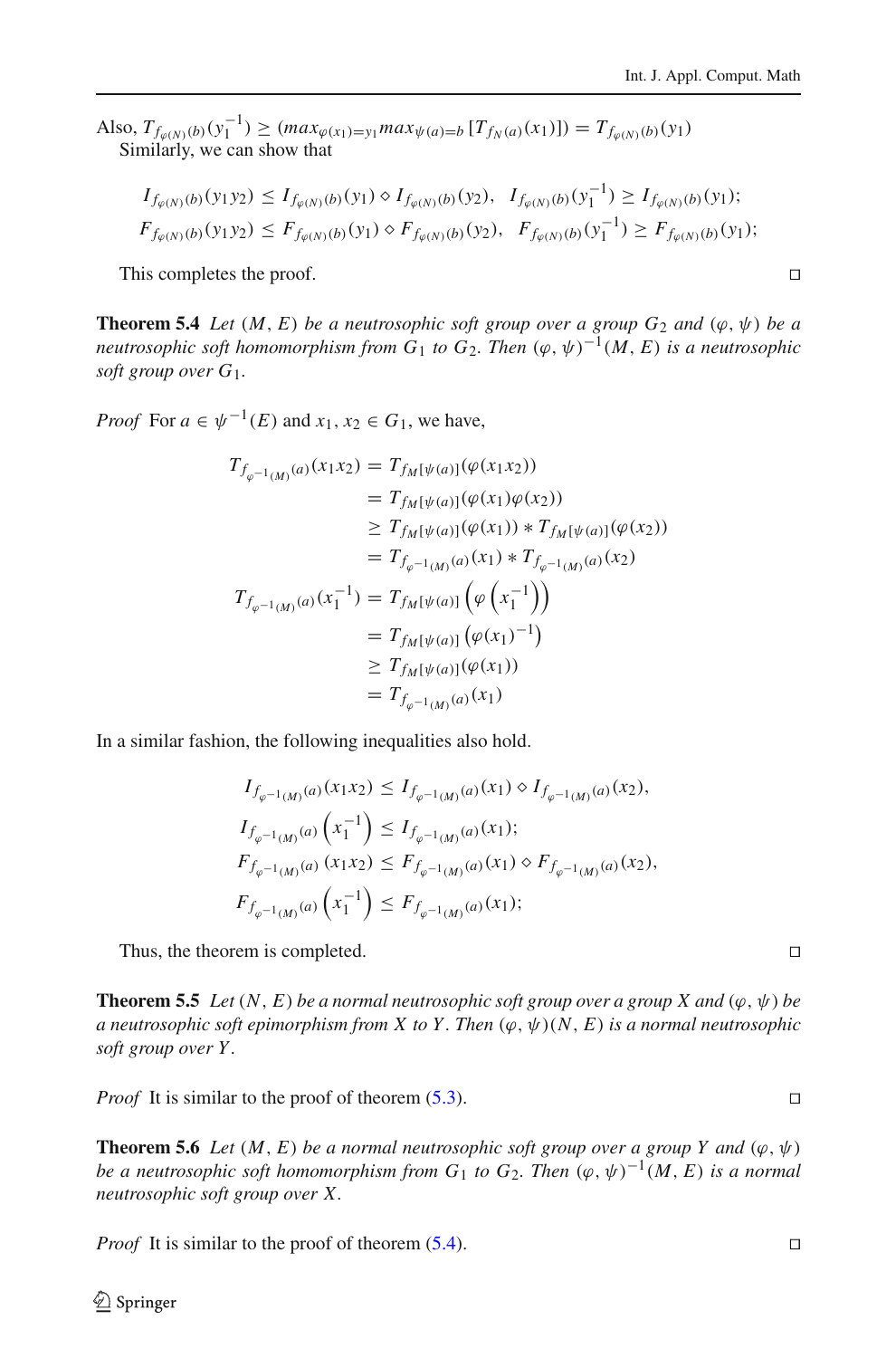## **Conclusion**

Here, the theoretical point of view of normal neutrosophic soft group has been discussed. Along with, we also have defined the neutrosophic soft cosets and neutrosophic soft homomorphism. These are illustrated by proper examples and some related theorems have been developed in each part. These concept will bring a new opportunity in research and development of NSS theory.

# **References**

- <span id="page-18-0"></span>1. Zadeh, L.A.: Fuzzy sets. Inf. Control **8**, 338–353 (1965)
- <span id="page-18-1"></span>2. Atanassov, K.: Intuitionistic fuzzy sets. Fuzzy Sets Syst. **20**(1), 87–96 (1986)
- <span id="page-18-2"></span>3. Molodtsov, D.: Soft set theory: first results. Comput. Math. Appl. **37**(4–5), 19–31 (1999)
- <span id="page-18-3"></span>4. Rosenfeld, A.: Fuzzy groups. J. Math. Anal. Appl. **35**, 512–517 (1971)
- <span id="page-18-4"></span>5. Mukherjee, N.P., Bhattacharya, P.: Fuzzy groups: some group—theoretic analogs. Inf. Sci. **39**, 247–268 (1986)
- <span id="page-18-5"></span>6. Sharma, P.K.: Intuitionistic fuzzy groups. IFRSA Int. J. Data Warehous Min. **1**(1), 86–94 (2011)
- <span id="page-18-6"></span>7. Aktas, H., Cagman, N.: Soft sets and soft groups. Inf. Sci. **177**, 2726–2735 (2007)
- <span id="page-18-7"></span>8. Maji, P.K., Biswas, R., Roy, A.R.: Fuzzy soft sets. J. Fuzzy Math. **9**(3), 589–602 (2001)
- 9. Maji, P.K., Biswas, R., Roy, A.R.: Intuitionistic fuzzy soft sets. J Fuzzy Math. **9**(3), 677–692 (2001)
- <span id="page-18-8"></span>10. Maji, P.K., Biswas, R., Roy, A.R.: On intuitionistic fuzzy soft sets. J. Fuzzy Math. **12**(3), 669–683 (2004)
- <span id="page-18-9"></span>11. Dinda, B., Samanta, T.K.: Relations on intuitionistic fuzzy soft sets. Gen. Math. Notes **1**(2), 74–83 (2010)
- <span id="page-18-10"></span>12. Ghosh, J., Dinda, B., Samanta, T.K.: Fuzzy soft rings and fuzzy soft ideals. Int. J. Pure Appl. Sci. Technol. **2**(2), 66–74 (2011)
- <span id="page-18-11"></span>13. Mondal, MdJI, Roy, T.K.: Intuitionistic fuzzy soft matrix theory. Math. Stat. **1**(2), 43–49 (2013)
- <span id="page-18-12"></span>14. Chetia, B., Das, P.K.: Some results of intuitionistic fuzzy soft matrix theory. Adv. Appl. Sci. Res. **3**(1), 412–423 (2012)
- <span id="page-18-13"></span>15. Basu, T.M., Mahapatra, N.K., Mondal, S.K.: Intuitionistic fuzzy soft function and it's application in the climate system. IRACST **2**(3), 2249–9563 (2012)
- <span id="page-18-14"></span>16. Aygunoglu, A., Aygun, H.: Introduction to fuzzy soft groups. Comput. Math. Appl. **58**, 1279–1286 (2009)
- <span id="page-18-15"></span>17. Yaqoob, N., Akram, M., Aslam, M.: Intuitionistic fuzzy soft groups induced by (t, s) norm. Indian J. Sci. Technol. **6**(4), 4282–4289 (2013)
- <span id="page-18-16"></span>18. Pazar Varol, B., Aygunoglu, A., Aygun, H.: On fuzzy soft rings. J. Hyperstruct. **1**(2), 1–15 (2012)
- <span id="page-18-17"></span>19. Zhang, Z.: Intuitionistic fuzzy soft rings. Int. J. Fuzzy Syst. **14**(3), 420–431 (2012)
- <span id="page-18-18"></span>20. Smarandache, F.: Neutrosophic set, a generalisation of the intuitionistic fuzzy sets. Int. J. Pure Appl. Math. **24**, 287–297 (2005)
- <span id="page-18-19"></span>21. Maji, P.K.: Neutrosophic soft set. Ann. Fuzzy Math. Inform. **5**(1), 157–168 (2013)
- <span id="page-18-20"></span>22. Sahin, M., Alkhazaleh, S., Ulucay, V.: Neutrosophic soft expert sets. Appl. Math. **6**, 116–127 (2015). doi[:10.4236/am.2015.61012](http://dx.doi.org/10.4236/am.2015.61012)
- <span id="page-18-21"></span>23. Broumi, S.: Generalized neutrosophic soft set. IJCSEIT **3**(2), 17–30 (2013). doi[:10.5121/ijcseit.2013.](http://dx.doi.org/10.5121/ijcseit.2013.3202) [3202](http://dx.doi.org/10.5121/ijcseit.2013.3202)
- <span id="page-18-22"></span>24. Bera, T., Mahapatra, N.K.: On neutrosophic soft function. Ann. Fuzzy Math. Inf. **12**(1), 101–119 (2016)
- <span id="page-18-23"></span>25. Maji, P.K.: An application of weighted neutrosophic soft sets in a decission making problem. Springer Proc. Math. Stat. **125**, 215–223 (2015). doi[:10.1007/978-81-322-2301-6\\_16](http://dx.doi.org/10.1007/978-81-322-2301-6_16)
- <span id="page-18-24"></span>26. Broumi, S., Smarandache, F.: Intuitionistic neutrosophic soft set. J. Inf. Comput. Sci. **8**(2), 130–140 (2013)
- 27. Broumi, S., Smarandache, F., Maji, P.K.: Intuitionistic neutrosophic soft set over rings. Math. Stat. **2**(3), 120–126 (2014). doi[:10.13189/ms.2014.020303](http://dx.doi.org/10.13189/ms.2014.020303)
- 28. Broumi, S., Talea, M., Bakali, A., Smarandache, F.: Single valued neutrosophic graphs. J. New Theory **10**, 86–101 (2016)
- 29. Broumi, S., Talea, M., Bakali, A., Smarandache, F.: On bipolar single valued neutrosophic graphs. J. New Theory **N11**, 84–102 (2016)
- 30. Broumi, S., Talea, M., Bakali, A., Smarandache, F.: Interval Valued Neutrosophic Graphs, SISOM (in press) (2016)
- 31. Broumi, S., Talea, M., Smarandache, F., Bakali, A.: Single valued neutrosophic graphs: degree, order and size. In: IEEE World Congress on Computational Intelligence, p. 8 (2016) accepted